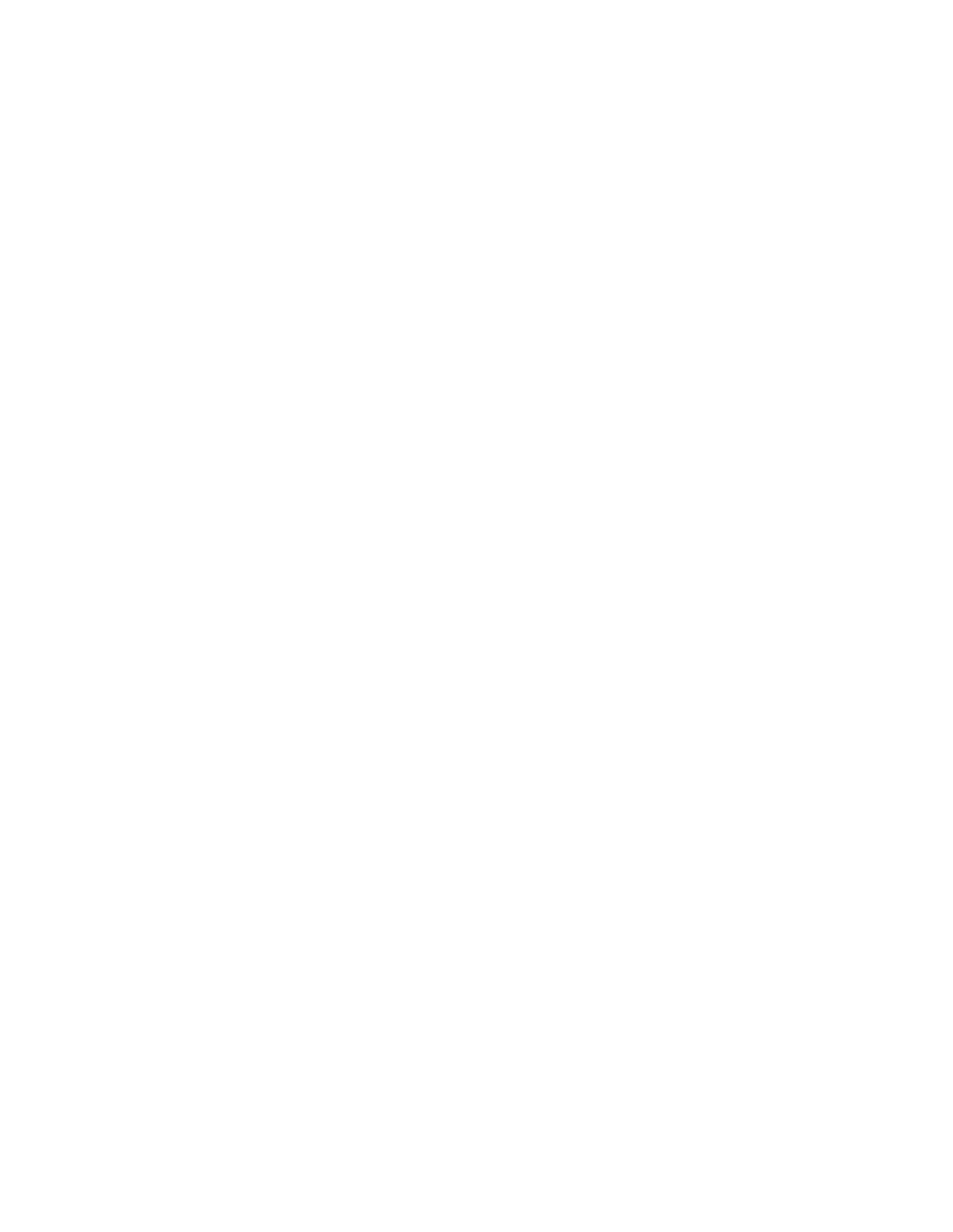# **LYNCHBURG CITY SCHOOL BOARD**

Dr. Crystal Edwards *Superintendent of Schools*

Dr. Robert O. Brennan *District 1 (Vice-Chair)*

Dr. Sharon Y. Carter *District 2*

Dr. James E. Coleman *District 3 (Chair)*

Mrs. Belle Evans *District 1*

Dr. Atul Gupta *District 3*

Mr. Gary Harvey *District 2*

Mrs. Susan D. Morrison *District 1* 

Dr. Michael J. Nilles *District 3* 

Dr. Kimberly A. Sinha *District* 

# **MIDDLE SCHOOLS OF LYNCHBURG CITY SCHOOLS**

**Linkhorne Middle School** 2525 Linkhorne Drive Lynchburg, VA 24503 Phone: (434) 515-5330

**Paul Laurence Dunbar Middle School for Innovation** 1200-1208 Polk Street Lynchburg, VA 24504 Phone: (434) 515-5310

**Sandusky Middle School** 805 Chinook Place Lynchburg, VA 24502 Phone: (434) 515-5350

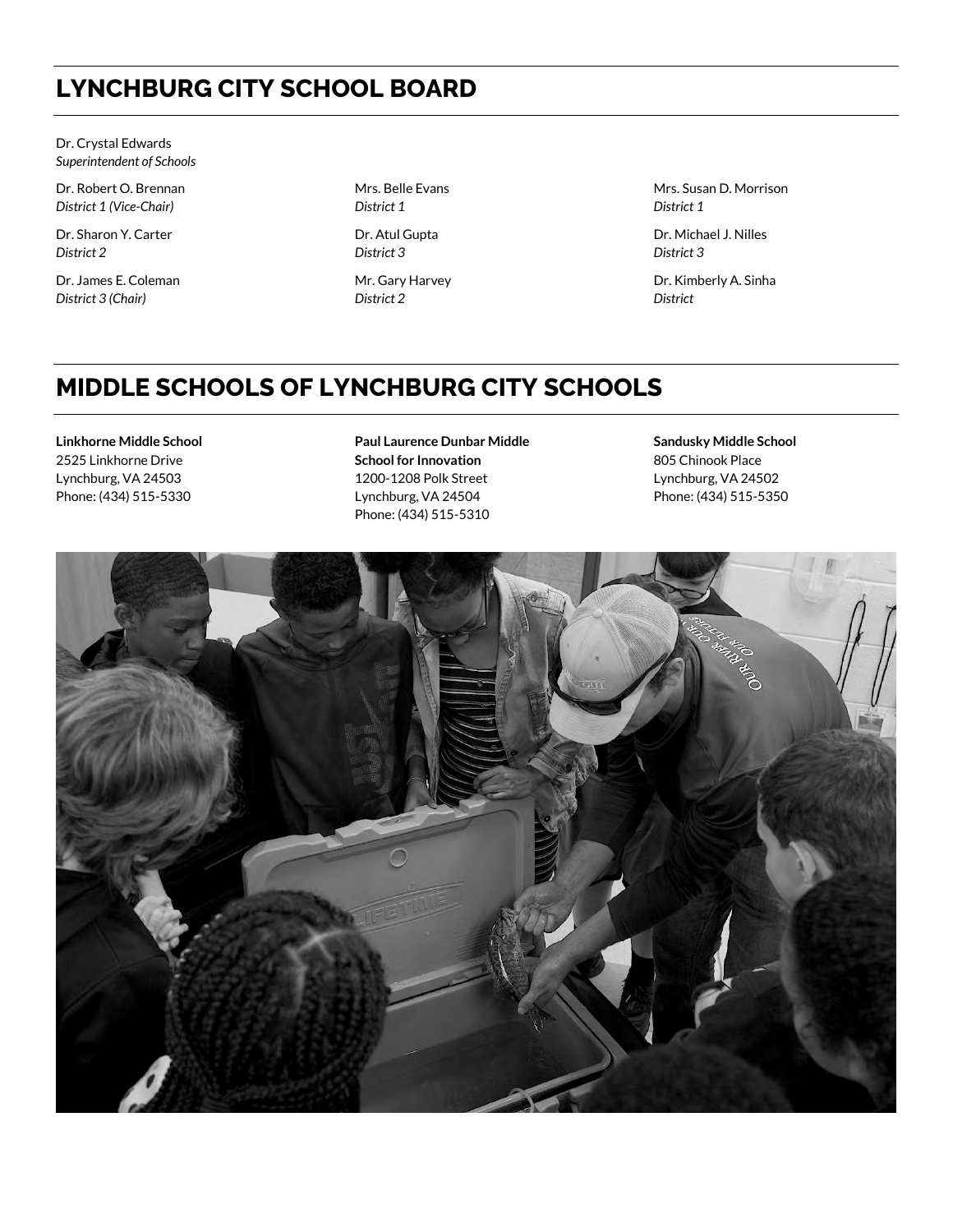# **TABLE OF CONTENTS**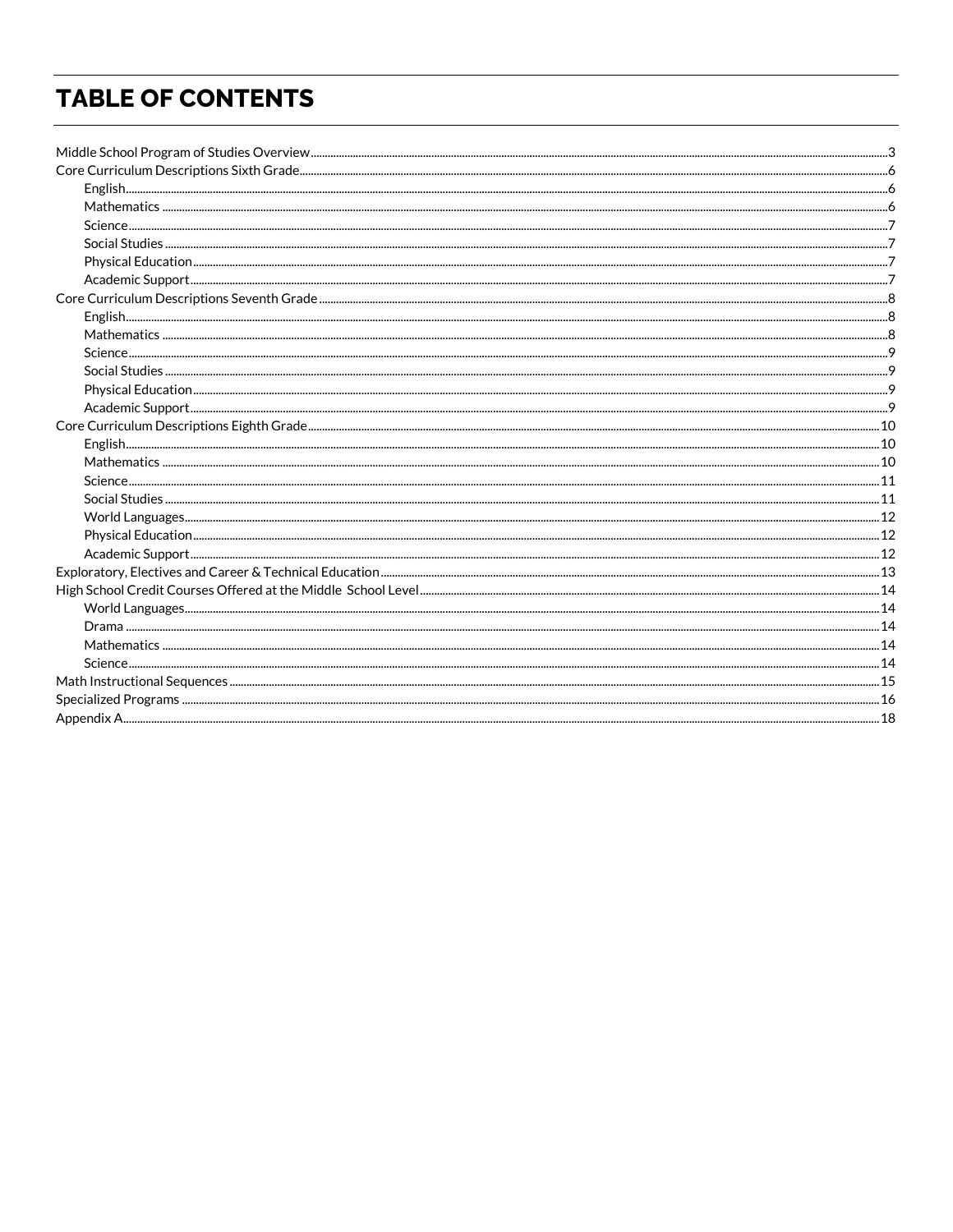# <span id="page-4-0"></span>**MIDDLE SCHOOL PROGRAM OF STUDIES OVERVIEW**

The purpose and intent of our Middle School Program of Studies is to help students, along with their parents/guardians, to:

- Learn about courses and programs offered in our middle schools
- Successfully make the academic and personal-social transition from elementary school
- Make informed decisions concerning courses and receive answers to commonly asked questions
- Better prepare for and understand Virginia's graduation requirements
- Gain understanding of the importance of school performance and how it relates to an individual's goals for further education and career choices
- Help plan and develop academic and career plans to meet educational and career goals

The middle school provides instruction in core content knowledge and skills as well as elective and exploratory experiences appropriate to the developmental needs of early adolescents. In bridging the gap between elementary school and high school, the middle school moves the student from the smaller environment of the elementary school to the departmentalized, diversified, and comprehensive instructional program available in the high school. Students are encouraged to explore and challenge themselves through a variety of subject areas and activities. The city's three middle schools offer a unified body of instruction based on the Standards of Learning for the Commonwealth of Virginia. All middle school students (replace with are enrolled in classes in ) the four core academic areas: English, math, science, and social studies. Descriptions for these core academic courses are found in the core curriculum section of this document.

In addition to the core academic courses, all students participate in a physical education and health course along with the opportunity for exploratory classes and/or electives. In addition, some students are scheduled into RISE English or RISE math courses in order to provide additional support for academic success in one of these content areas.

## **Keys to Middle School Success**

Middle school can be a rewarding experience for every student but can bring anxiety due to the variety of transitions that occur at this age. We have found that students who experience success in school have identified the following as keys to their success:

- Attending school regularly
- Applying consistent effort
- Participating in class
- Completing all assignments
- Asking for assistance if information is not understood
- Being organized (keeping an agenda)
- Setting time aside daily to study and review material
- Engaging in extracurricular activities according to special interests

## **Course Selection Decisions**

The selection of courses for a student in middle school should be a decision that will provide instructional rigor and challenge students in every subject area. Therefore, we want students and parents/guardians to continue to select courses that will support the student's personal academic and career goals.

Courses are offered at different levels of difficulty beyond the grade level content in order to provide students opportunities for challenging their learning and growing at a more rapid pace. The following provide general differences between the course types. In some cases, additional information is provided in the specific course descriptions.

## **Grade Level or Regular Course**

Course content is at the level of rigor of the Standards of Learning or the defined curriculum (for courses that are not included in the Virginia Standards of Learning). More individualized support is often provided.

## **Advanced Course**

Course content includes the rigor of SOLs while also requiring additional content and/or deeper application of the content. Assignments may include additional work that may also require more self-direction by the student.

## **High School Credit Course**

Several courses are offered for high school credit, typically beginning in 8th grade. Courses for high school credit are offered in math, science, and world language.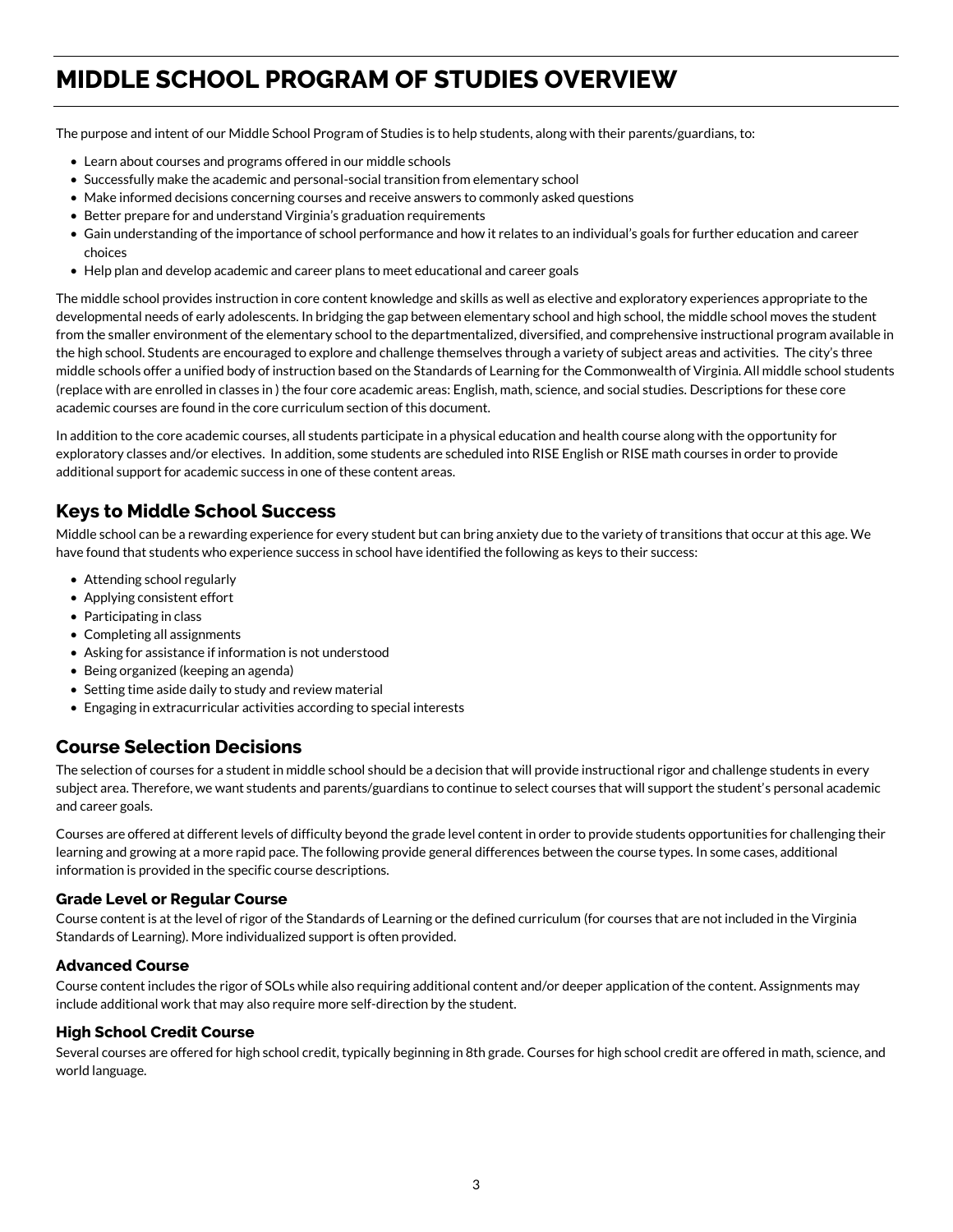In determining the right level of a course for a student, there are three pathways for enrolling in an advanced level course:

- 1. Achievement score The student scores at or above a certain score on an achievement test (usually an SOL .
- 2. Teacher recommendation The teacher recommends the student for a more rigorous course based on the student's achievement in the course and self-direction in learning. A teacher recommendation adds opportunities for students; it does not take opportunities away.
- 3. Parent request A parent may request that the student take an advanced course instead of a regular level course. The request is typically honored unless prior achievement suggests the student may experience a high degree of difficulty in that course. If this is the case, the school may establish a plan with the student and parent for staying on track in the advanced course.

Lynchburg City Schools urges students to pursue the most rigorous classes of which they are capable. The courses selected during middle school can impact which courses students can take during high school.

## **Registering for Classes at Middle School**

The registration process for rising 6th graders and current 6th, 7th, and 8th graders generally begins early in the spring semester. School counselors initiate the process and involve teachers in making recommendations for the upcoming school year concerning course placement.

- The school counselor meets with students to explain course options, recommendations, and requirements. Course selections are based on the student's current academic progress and interests, teacher recommendations, and parent/guardian input.
- The student is required to share these initial course selections with parents/guardians for feedback and approval and then return the signed course selection sheet to the designated teacher. Parents are encouraged to schedule a meeting with the school counselor for questions and/or concerns regarding course selection and registration.
- The parent/guardian may request that a student be enrolled in an advanced level course even if that is not recommended by the teacher. Please contact the school counselor for more information.

## **Academic and Career Plans**

All middle school students will transition to the high school with a comprehensive academic and career plan (ACP) that will be developed each year during middle school by using various learning and career inventories to help establish each student's academic and career interests. This is normally started in the beginning of their 7th grade year and completed by the spring of their 8th grade year.

The components of the ACP shall include, but are not limited to middle and high school course selections, career interests, and diploma requirements. This is a working document that is reviewed each year and amended based on the changing desires and needs of the individual student. The goal is to maximize student achievement by remaining focused on what is required to obtain his/her personal postsecondary and career readiness through a personal learning plan.

## **High School Graduation Requirements**

High school graduation requirements are listed in the High School Program of Studies and can be found on the Lynchburg City Schools' website. A printed copy is available in the counseling department for any parent/guardian who would like to obtain one. Also, all 8th graders will receive a printed copy of the High School Program of Studies.

## **Grade Point Average (GPA) Calculations**

The Grade Point Average (GPA) calculation is a way to quantify the overall academic achievement of a student in a single number. The GPA calculation is used for ranking graduating students and determining if the student achieves Summa Cum Laude honors. The GPA is often requested on applications for awards, recognitions, certain memberships or positions, and on college applications. This value is determined by the grades a student earns and by the level of difficulty of the courses taken.

In the Lynchburg City Schools, there are three levels of courses, and each allocates a different number of quality points for a given grade. For most classes, an "A" is worth 4 points, a "B" is worth 3 points, a "C" is worth 2 points, a "D" is worth 1 point, and an "F" is worth zero points. If a student takes an advanced level course, an additional 0.5 points is added to any grade earned above an "F". If a student takes an Advanced Placement (AP) course and AP exam (or identified Dual Enrollment courses or CVGS courses), an additional full point is added to any grade earned above an "F". For GPA purposes, the + and – of a grade letter do not factor in.

| Advanced Placement, CVGS, and Dual Enrollment<br><b>Courses in Core Content Areas</b> | <b>Advanced Courses and Specified Dual</b><br><b>Enrollment Courses</b> | <b>All Other Courses</b> |
|---------------------------------------------------------------------------------------|-------------------------------------------------------------------------|--------------------------|
| $A - 5$                                                                               | $A - 4.5$                                                               | $A - 4$                  |
| $B - 4$                                                                               | $B - 3.5$                                                               | $B - 3$                  |
| $\overline{C-3}$                                                                      | $C - 2.5$                                                               | $C - 2$                  |
| $D - 2$                                                                               | $D - 1.5$                                                               | $D - 1$                  |
| $F - 0$                                                                               | $F - 0$                                                                 | $F - 0$                  |

## **Quality Points Per Full Year Credit**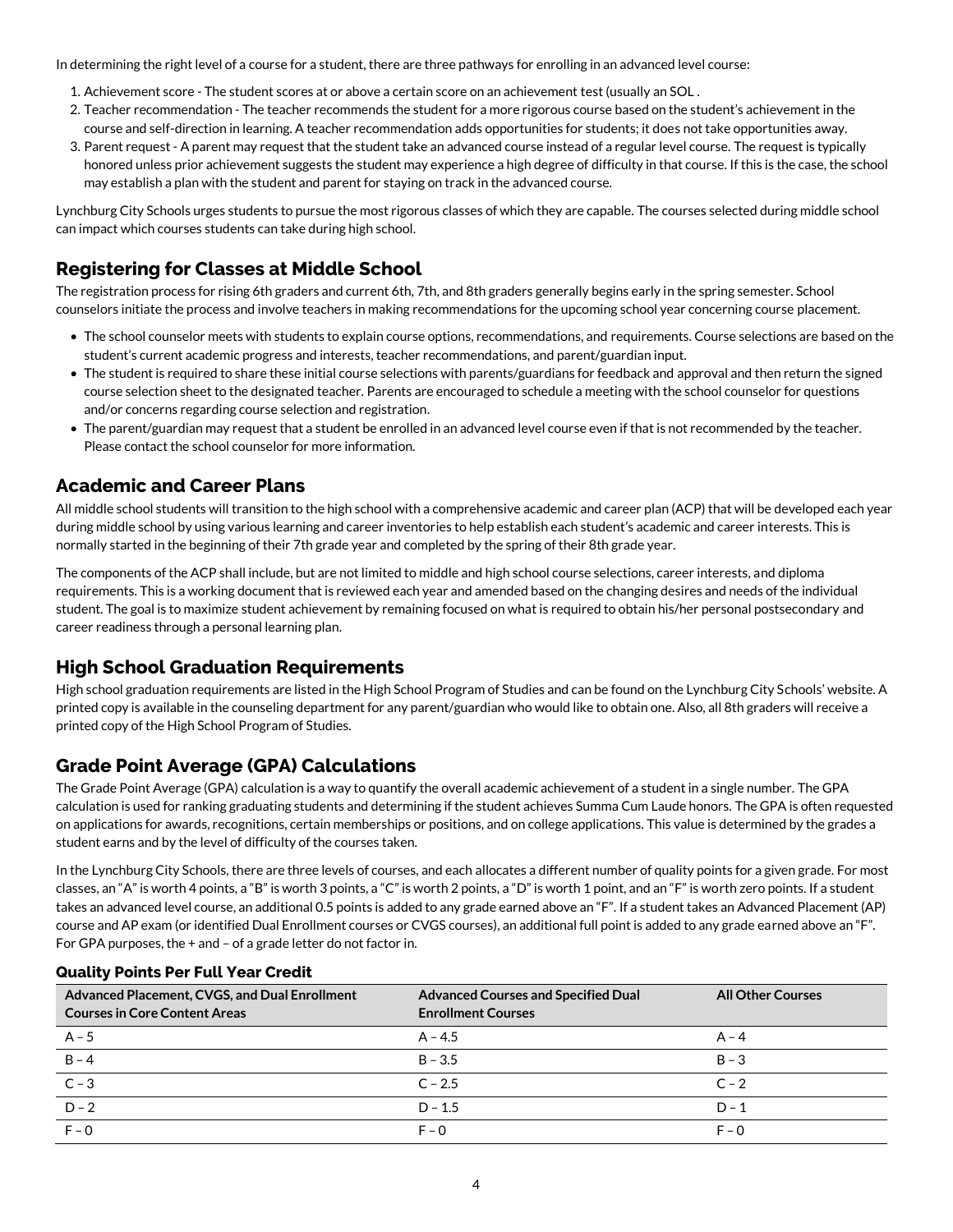## **Calculating Grade Point Average (GPA)**

*The information below pertains to high school level courses. There are only a few high school level courses offered in middle school, but this information is provided as students begin to take and plan for courses that will impact graduation and beyond.*

The GPA for a year is calculated by averaging the quality points for courses taken that year and dividing that by the number of courses taken that year. The cumulative GPA is calculated by averaging the quality points for high school courses taken for that year and all prior years (including high school level courses that a student may have taken in middle school and in approved summer courses) and dividing that by the total number of those courses.

Students are ranked based on their overall earned GPA. Students are considered for the distinction of Summa Cum Laude, based on their cumulative GPA. Summa Cum Laude is considered the highest level of academic performance and this distinction will be noted on the academic transcript. The thresholds for Summa Cum Laude are noted below for the end of each grade level:

- 9th grade  $-4.3$
- $\bullet$  10th grade 4.3
- $\bullet$  11th grade 4.4
- 12th grade 4.5 or higher

## **Retention and Remediation**

Students in middle school are expected to pass all courses. Report cards are issued at the end of each grading period. Students who are earning any grade below a C may also receive an interim report in the middle of the grading period to have signed by the parent/guardian. A proactive approach will be in place to minimize the possibility a student may fail a course by its conclusion. Various supports and options for remediation are available to students who are struggling academically.

## **Examples of options for remediation may include the following:**

- RISE courses in math and English
- After school tutoring sessions
- In class differentiation
- 21st Century Program
- Saturday School
- Summer School

## **Process for Expunging Grades of High School Courses Taken in Middle School**

In accordance with the current Regulations Establishing Standards for Accrediting Public Schools in Virginia, parents/guardians of a middle school student enrolled in a high school credit course may request that the grade earned in that course be expunged, or deleted, from their child's transcript. Under these guidelines, the grades earned in such classes are not included in the high school GPA, nor will the student receive a credit toward graduation for this course. This process for expunging grades is only applicable for a high school credit course taken in middle school.

The school counseling department will send home an expunge form with the final report card. At that time, to have the course removed from the transcript, a completed form will need to be returned for each course to be removed. The form must be returned to the middle school counseling department by June 30th or to the school counseling department of the high school the student will attend (rising 9th graders) on or before August 1st of the year in which the student completes the 8th grade.

Please be aware that when a middle school student receives a grade of "F" in a high school credit-bearing course, that grade and course will automatically be expunged from their transcript. Students who elect to expunge the grades from their high school records must understand that to receive high school credit for the course, he/she will need to repeat that course in the future in order to receive credit toward meeting state diploma requirements.

If a student is struggling in the first semester of a course, the parent/guardian may instead request for the student to be switched out of a high school credit class prior to the end of the first semester. The course the student switched out of will be on the student's report card but no credit will be given to the student for the course. In this instance, there is no need to expunge the grade.

When a student remains in the course for most of the school year, that student will take any associated state Standards of Learning test, and that test score will be maintained in the student's scholastic record.

Should you have any questions regarding the expunging grades process, please do not hesitate to contact your middle school Counseling Department. A copy of the expunge form can be found in Appendix A of this program of studies.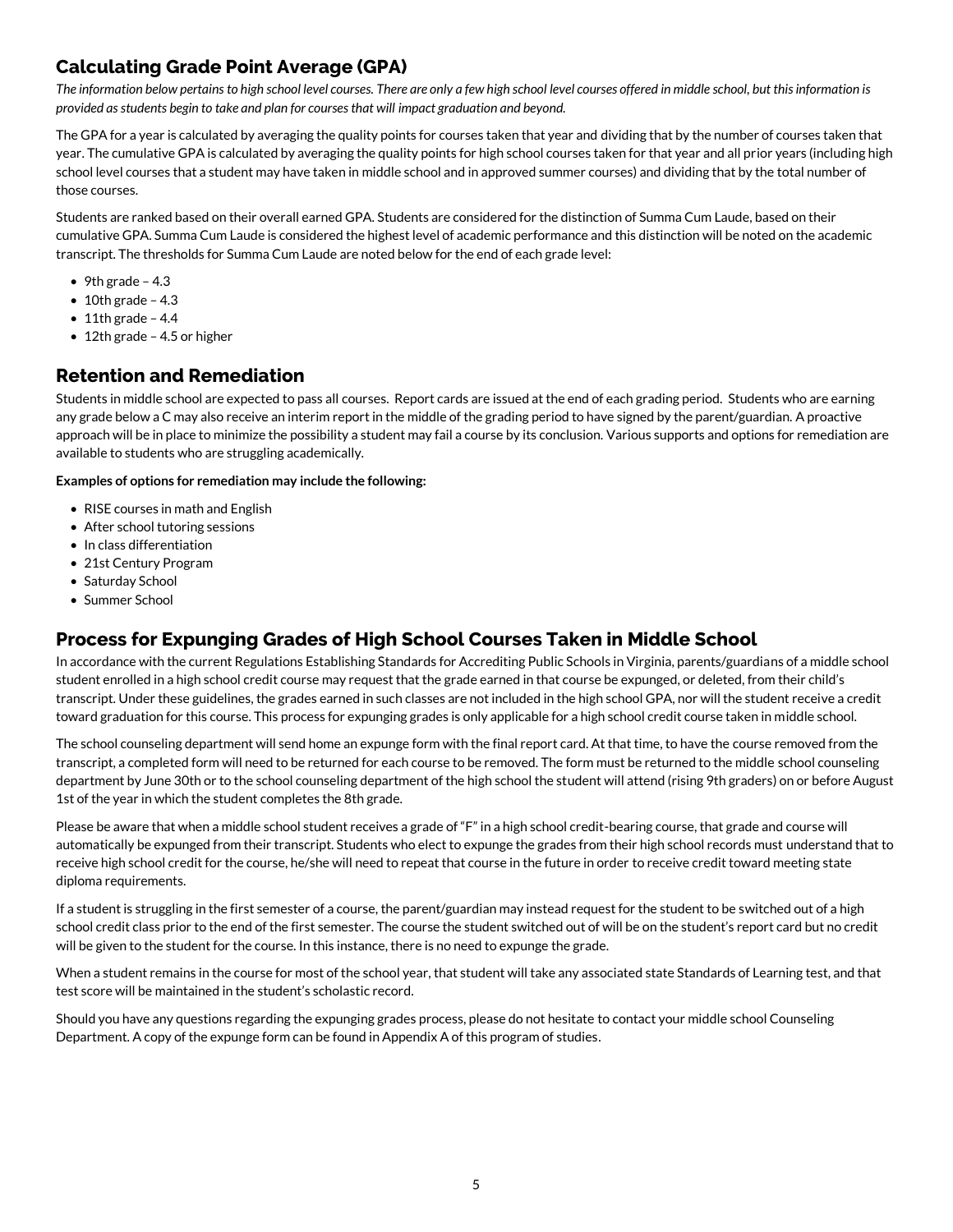# <span id="page-7-0"></span>**CORE CURRICULUM DESCRIPTIONS SIXTH GRADE**

*The sixth grade student will have four required core classes (English, math, science, and social studies), health/physical education, English and/or math remediation (if needed), and choices among exploratory rotations and/or a music course in his/her first year of middle school. The following provides a description of the course options that are available for sixth graders. In addition, the school will share additional information on certain courses and rotations offered that are specific to the school.*

# <span id="page-7-1"></span>**English**

This course provides instruction in vocabulary, reading comprehension, and literature, as well as in oral communication skills. Reading instruction integrated with the domains of writing (composing/written expression and usage/mechanics) to produce multi-paragraph narratives, descriptions, explanations, and persuasive writings will be the focus of this course. Students will take the 6th grade Reading Standards of Learning (SOL) test.

## **English 6A Course: 961AY**

This advanced-level class is designed to meet the needs of 6th grade students with well-developed reading and writing skills. Vocabulary, literature, language, and writing instruction are taught, and instruction moves at a faster pace than in a non-advanced course. In addition, students in the advanced-level class will have wider reading and writing experiences than those required by the 6th grade English SOL. Selection factors for considering placement of students into this advanced-level class include success on the 5th grade SOL test, teacher recommendation, and/or other data. Students will take the 6th grade Reading SOL test.

# <span id="page-7-2"></span>**Mathematics**

This course covers the 6th grade math Standards of Learning curriculum. The development of problem solving skills will be a major goal. Students will use appropriate technologies such as calculators and computers. A wide range of skills and strategies will be developed in the following areas: number and number sense, computation and estimation, measurement, geometry, probability, statistics, patterns, and algebra. Students will take the 6th grade math SOL test.

## **Math 6A Course: 962AY**

This advanced course covers the 7th grade math SOL. Students will be required to identify applications of the mathematical principles that can be applied to science and other disciplines. Appropriate technologies such as calculators, videos, and computers will be utilized. There are selection factors for considering placement of students into this advanced-level class which can be found in the recommended instructional sequences section., Students will take the 7th grade math SOL test.

## **PETAL Math Block 6/6A (Promoting Excellence Through Accelerated Learning) <b>Course: 962AYP** Course: 962AYP

This is a special program offered to selected students in a two-period course. The program is a division initiative to address the achievement gap while encouraging underrepresented populations of students to access more rigorous courses. Students in this course complete 6th grade math Standards of Learning curriculum and part of 7th grade math Standards of Learning curriculum. Appropriate technologies such as calculators, videos, and computers will also be utilized. Rising 6th grade students who were in the on-grade level math course in 5th grade are invited to participate in this program based on factors which include the following: math achievement in fifth grade, elementary math SOL test scores, scores on LCS Division quarterly assessments in math, teacher recommendations, and previous participation in the PETAL summer math program., Students will take the 6th grade SOL test.

## **Pre-Algebra 7A Course: 972AY**

This course covers the 8th grade math SOL, including content that reviews and extends the concepts and skills learned in previous grades and new content that reviews and extends the concepts and skills learned in previous grades and new content that prepares students into this advancedlevel class which can be found in the recommended instructional sequences section. Students will take the 8th grade math SOL test.

## **Math 6 Course: 962XY**

## **English 6 Course: 961XY**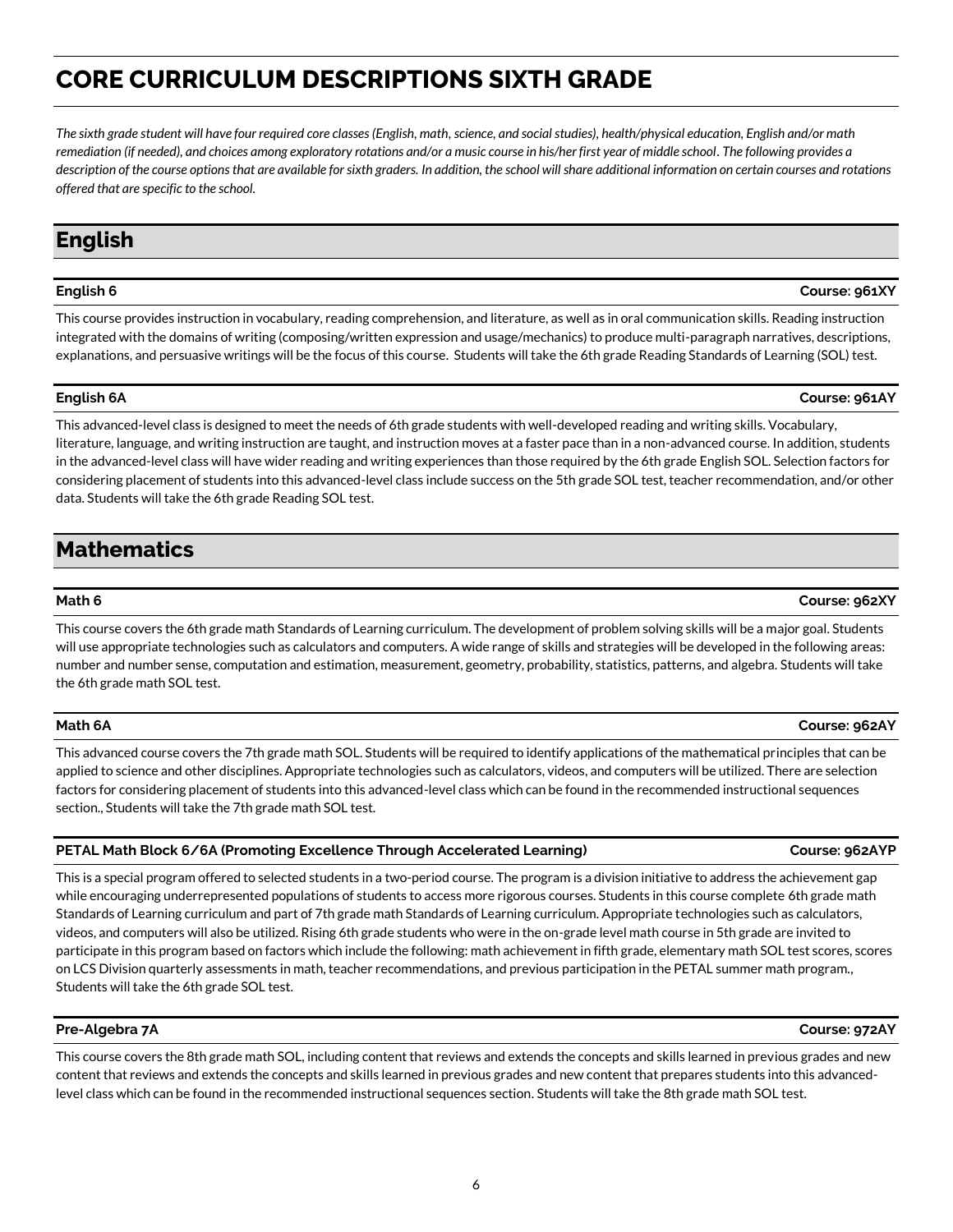## <span id="page-8-0"></span>**Science**

This course emphasizes a complex understanding of changes, cycles, patterns, and relationships in the living world. Students use the inquiry approach to manipulate variables in experimentation, organize and analyze mathematical data, and summarize conclusions. Students study both the general science 6th grade SOL and the life science SOL.

## **Life Science 6A Course: 963AY**

This advanced-level course covers the same science SOL as the regular life science course but moves at a faster pace to allow time for additional opportunities for enrichment. Students complete alternative assessments to demonstrate their understanding and application of the course content.

## <span id="page-8-1"></span>**Social Studies**

## **United States History 6 (Part I) Course: 964XY**

This course covers the history of the United States from Pre-Columbian times until 1865. Students learn fundamental concepts in civics, economics, and geography as they understand ideas and events that strengthened the United States. Responsible citizenship is an emphasis as are the use of primary and secondary sources. Students complete performance assessments to demonstrate their understanding and application of the course content.

## **United States History 6A Course: 964AY**

This advanced-level course covers the same SOL as the regular US History 1 course but moves at a faster pace to allow time for additional opportunities for enrichment of the curriculum. Students complete performance assessments to demonstrate their understanding and application of the course content.

# <span id="page-8-2"></span>**Physical Education**

## **PE/Health 6**

The 6th grade physical education curriculum introduces students to physical activities which promote personal wellness, physical fitness, body management, and a basic knowledge of sports for leisure-time pursuits. Through the health curriculum, students develop more sophistication in understanding health issues and practicing health skills. They apply physical, emotional, social, and environmental health skills and strategies to improve or maintain personal and family health. Students begin to understand adolescent health issues and concerns and the relationship between choices and consequences. They understand how to be a positive role model and the impact of positive and negative peer pressure. Students also learn injury-prevention behaviors at school and elsewhere. Sixth grade family life deals with the physical, social, emotional, and psychological changes that occur at the time of puberty, reproduction basics, sexually transmitted diseases, substance abuse, and identifying abusive behaviors.

## <span id="page-8-3"></span>**Academic Support**

## **RISE English 6 Course: 961YE**

This course provides an opportunity for selected students to build their foundational skills in order to be successful in English 6. Students are identified by using achievement data such as SOL scores and grades. The course focus is on those skills that prove to be challenging for students and to help them become more proficient in their abilities to read, write, and be better critical thinkers.

## **RISE Math 6 Course: 962YE**

This course provides an opportunity for selected students to build their foundational skills in order to be successful in Math 6. These students are identified by using achievement data such as SOL scores and grades. The course focus is on those skills that prove to be challenging for students and to help them become more confident/proficient/successful in their abilities to do mathematics and be better mathematical problem solvers.

**Life Science 6 Course: 963XY**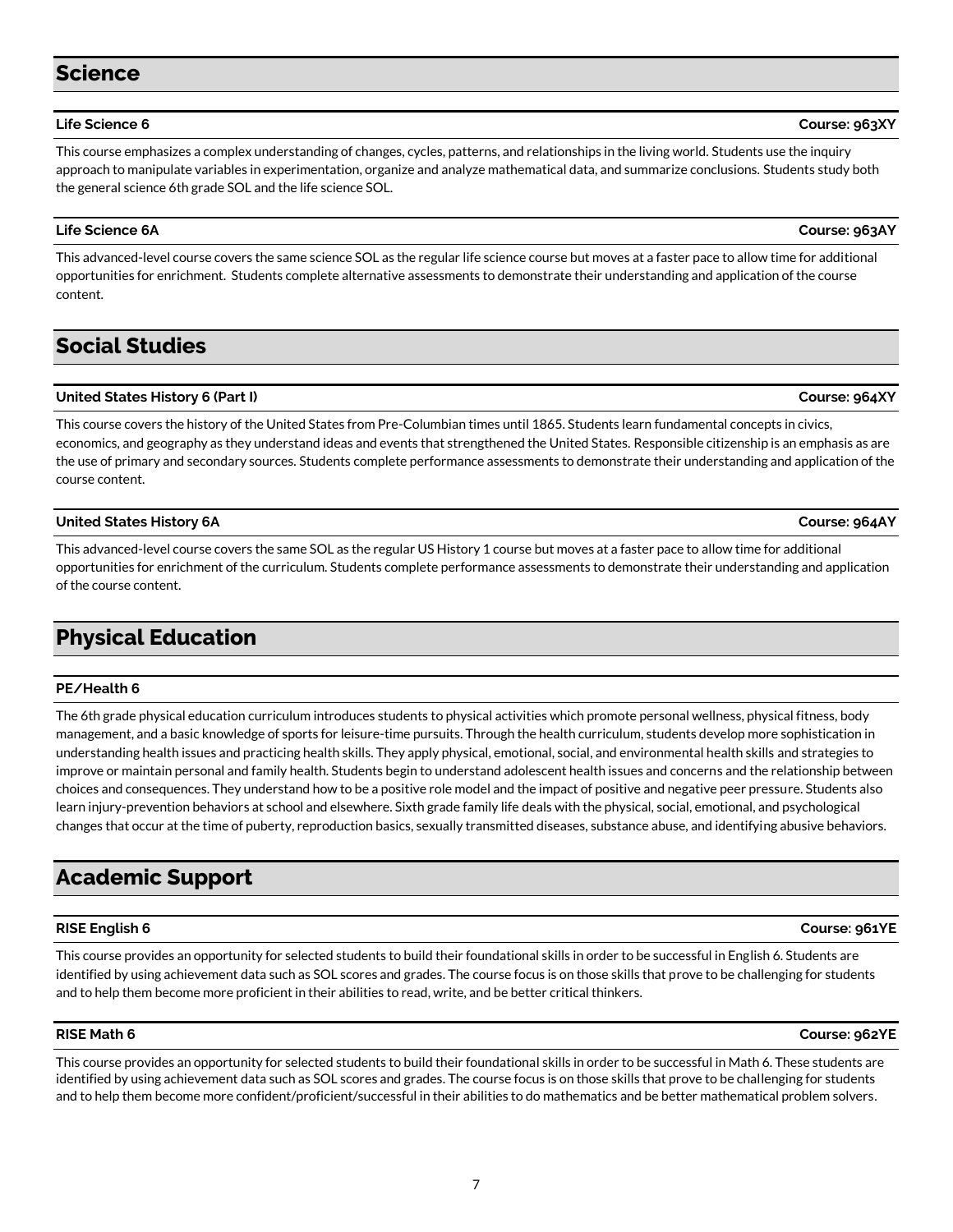# <span id="page-9-0"></span>**CORE CURRICULUM DESCRIPTIONS SEVENTH GRADE**

*The seventh grade student will have four required core classes (English, math, science, and social studies), health/physical education, English and/or math remediation (if needed), and choices among semester electives and/or a music course in his/her second year of middle school. The following provides a description of the course options that are available for seventh graders. In addition, the school will share additional information on certain courses and rotations offered that are specific to the school.*

# <span id="page-9-1"></span>**English**

## **English 7 Course: 971XY**

This course provides instruction in vocabulary, reading comprehension, and literature, as well as in oral communication skills. Reading instruction integrated with the domains of writing (composing/written expression and usage/mechanics) to produce multi-paragraph narratives, descriptions, explanations, and persuasive writings will be the focus of this course., Students will take the 7th grade Reading SOL test.

## **English 7A Course: 971AY**

This advanced-level class is designed to meet the needs of 7th grade students with well-developed reading and writing skills. Vocabulary, literature, language, and writing instruction are taught, and instruction moves at a faster pace than in the English 7 format. In addition, students in the advanced-level class will have wider reading and writing experiences than those required by the 7th grade English SOL. Selection factors for considering placement of students into this advanced-level class include success on the 6th grade SOL test, teacher recommendation and/or other data., Students will take the 7th grade Reading SOL test.

# <span id="page-9-2"></span>**Mathematics**

## **Math 7 Course: 972XY**

This course covers 7th grade math Standards of Learning curriculum. The development of problem solving skills will be a major goal. Students will use appropriate technologies such as calculators and computers. A wide range of skills and strategies will be developed in the following areas: number and number sense, computation and estimation, measurement, geometry, probability, statistics, patterns, and algebra. Students will take the 7th grade math SOL test.

| PETAL Math Block 7/7A (Promoting Excellence Through Accelerated Learning) | Course: 972AYP |
|---------------------------------------------------------------------------|----------------|
|                                                                           |                |

This two-period course covers the second half of 7th grade math Standards of Learning curriculum and all of the 8th grade Standards of Learning curriculum including the properties and basic operations of rational numbers including algebraic and graphical representation, linear equations and inequalities, and solving of these equations. The program is a division initiative to address the achievement gap while encouraging underrepresented populations of students to access more rigorous courses. The development of problem solving skills will be a major goal. Students will use appropriate technologies such as calculators and computers. Students will take the 8th grade math SOL test.

## **Pre-Algebra 7A Course: 972AY**

This course covers the 8th grade math Standards of Learning curriculum, including content that reviews and extends the concepts and skills learned in previous grades and new content that prepares students for more abstract concepts in algebra. Appropriate technologies such as calculators, videos, and computers will also be utilized. There are selection factors for considering placement of students into this advanced-level class which can be found in the recommended instructional sequences section. Students will take the 8th grade math SOL test.

## **Advanced Algebra I Course: 2387Y**

## **High School Credit (1.0 credit). Prerequisite: Teacher recommendation and/or Advanced Pre-Algebra.**

This course is weighted as a 4.5 quality point course in terms of Grade Point Average (GPA). This course includes instruction in greater depth than the traditional Algebra I course. Students attach meaning to the abstract concepts of algebra by using tables and graphs to interpret equations and inequalities and to analyze functions. Calculators, computers, spreadsheets, and graphing calculators or computer graphing simulators are used to assist in solving problems. Advanced algebra is the initial course in the sequence of courses designed for a five-year accelerated math program., Students will take the Algebra I SOL test. It is recommended for the student to take Advanced Algebra II (8th) and Advanced Geometry/Trigonometry (9th) with successful completion of Advanced Algebra I

8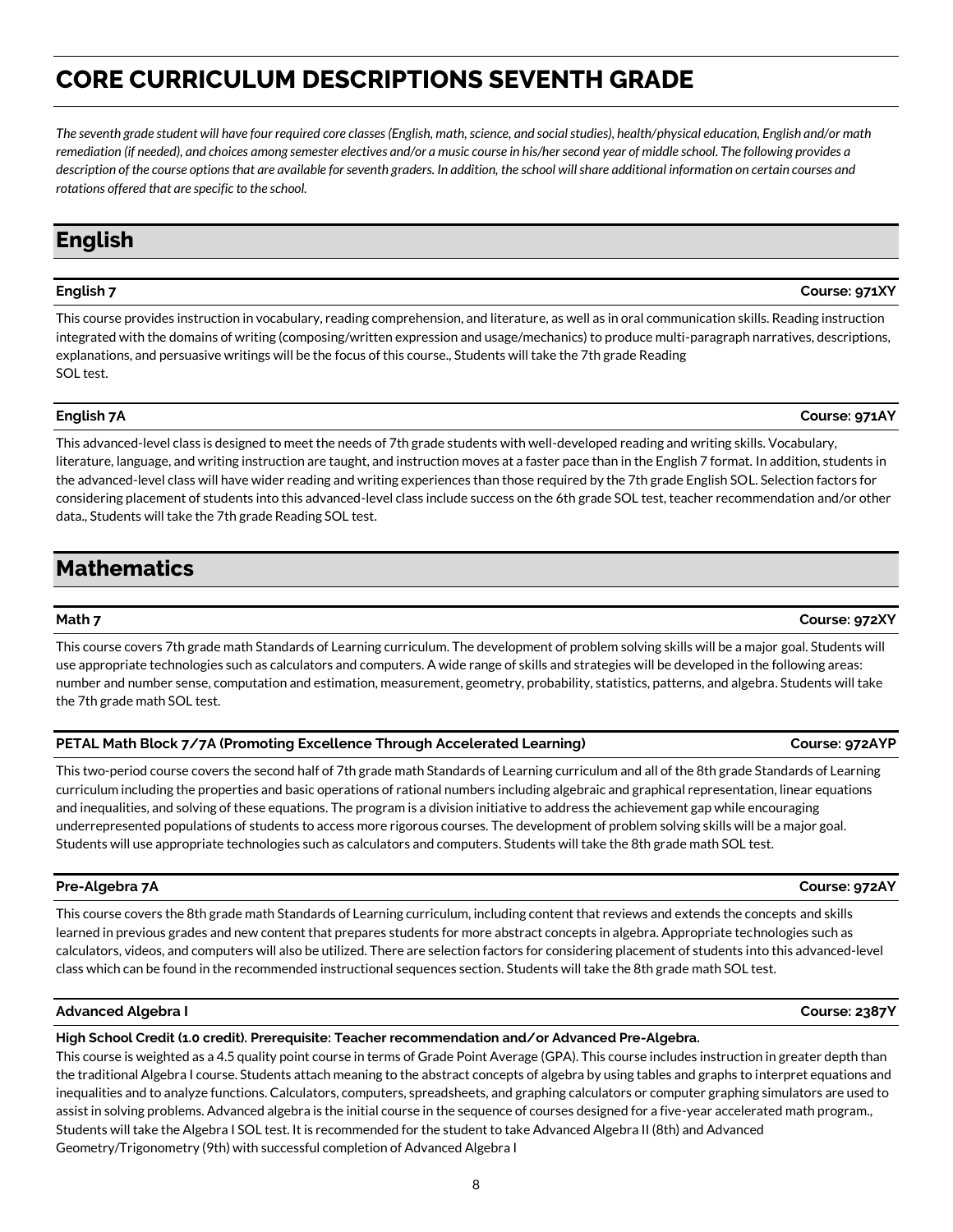## <span id="page-10-0"></span>**Science**

## **Physical Science 7 Course: 973XY**

This course provides an in-depth understanding of matter and energy. Students use experiments, technology, and literature reviews to build upon their investigation skills. Students in this course study the physical science SOL.

## **Physical Science 7A Course: 973AY**

This advanced-level course covers the same science SOL as the regular physical science course but moves at a faster pace to allow time for enrichment of the curriculum and a solid review of previous science SOL. Students will take the 8th grade Science SOL test.

# <span id="page-10-1"></span>**Social Studies**

## **United States History 7 (Part II) Course: 974XY**

This course covers the history of the United States from 1865 to the present. The standards for this course relate to the history of the United States from the Reconstruction era to the present. Political, economic, and social challenges facing the nation reunited are examined as students develop an understanding of how the American experience shaped the world's political and economic landscapes. Responsible citizenship is also an emphasis of this course. Students complete performance assessments to demonstrate their understanding and application of the course content.

## **United States History 7A (Part II) Course: 974AY**

This advanced-level course covers the same SOL as the regular US History 2 course but moves at a faster pace to allow time for enrichment of the curriculum. Students complete performance assessments to demonstrate their understanding and application of the course content.

# <span id="page-10-2"></span>**Physical Education**

## **PE/Health 7**

The physical education curriculum in the 7th grade focuses on the development of proficiency in specific areas of physical fitness through instruction and participation in team, individual, and dual sports. Emphasis is placed on skill development, playing strategies and rules of the game, and an appreciation for the aesthetic value of body management as it relates to dance and gymnastics.

Through the health curriculum, students learn to generate and choose positive alternatives to risky behaviors. They use skills to resist peer pressure and manage stress and anxiety. Students are able to relate health choices to alertness, feelings, and performance at school or during physical activity. Students exhibit a healthy lifestyle, interpret health information, and promote good health. Family life topics include family roles, saying no to premarital sex and abusive relationships, types of sexually transmitted diseases, consequences of premarital sex and pregnancy, importance of family planning, healthy dating and peer relationships, internet safety, and recognizing and appreciating differences.

# <span id="page-10-3"></span>**Academic Support**

## **RISE English 7 Course: 971YE**

This course provides an opportunity for selected students to build their foundational skills in order to be successful in English 7. These students are identified by using achievement data such as SOL scores and grades. The course focus is on those skills that prove to be challenging for students and to help them become more proficient in their abilities to read, write, and be better critical thinkers.

## **Rise Math 7 Course: 972YE**

This course provides an opportunity for selected students to build their foundational skills in order to be successful in Math 7. These students are identified by using achievement data such as SOL scores and grades. The course focus is on those skills that prove to be challenging for students and to help them become more confident/proficient/successful in their abilities to do mathematics and be better mathematical problem solvers.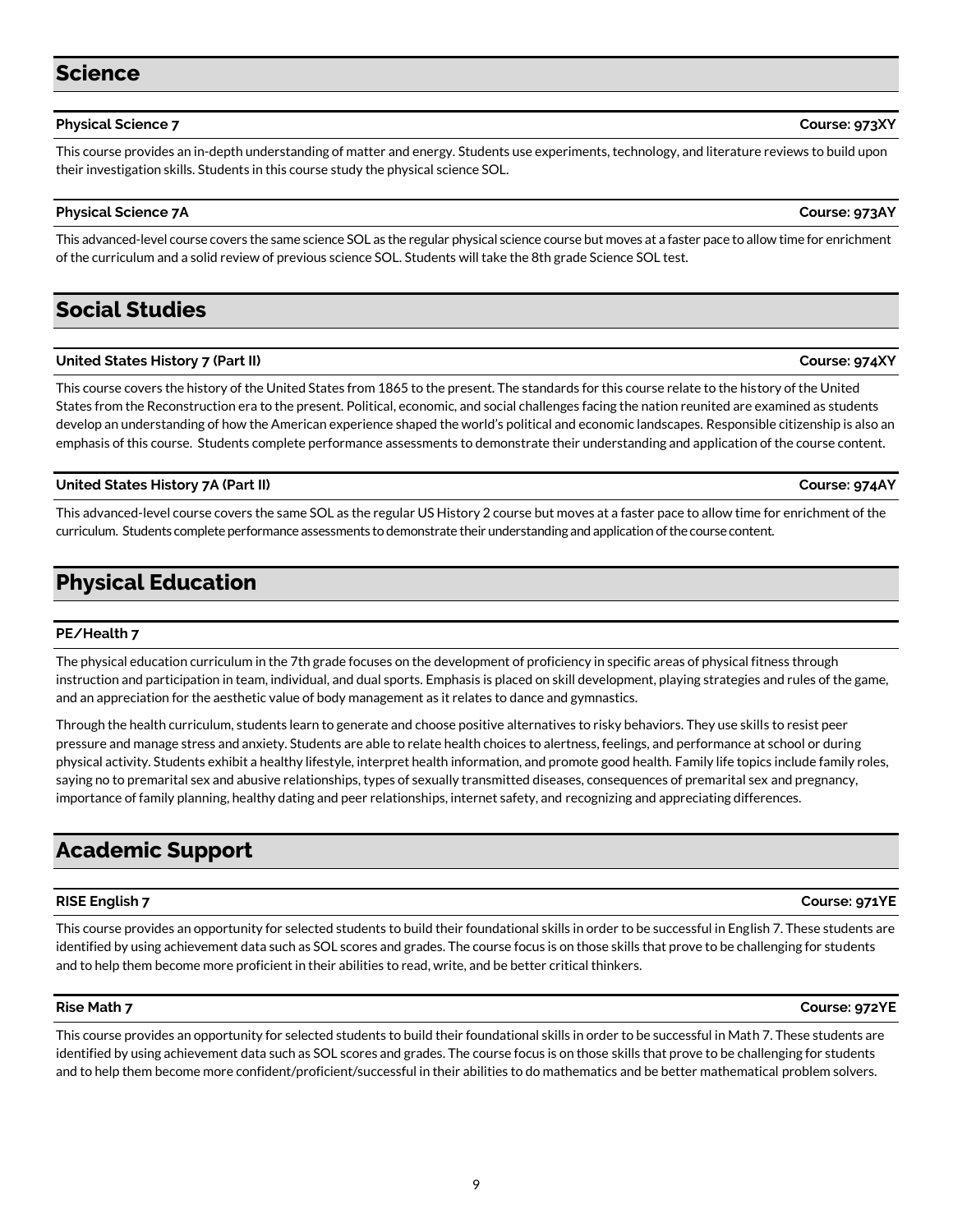# <span id="page-11-0"></span>**CORE CURRICULUM DESCRIPTIONS EIGHTH GRADE**

*The eighth grade student will have four required core classes (English, math, science, and social studies), health/physical education, English and/or math remediation (if needed), and choices among semester electives and/or a music course in his/her third year of middle school. High school credit courses are also available in this year (some course offerings are dependent upon sufficient enrollment). The following provides a description of the course options that are available for eighth graders. In addition, the school will share additional information on certain courses and rotations offered that are specific to the school.*

# <span id="page-11-1"></span>**English**

This course provides instruction in vocabulary, reading comprehension, and literature, as well as in oral communication skills. Reading instruction integrated with the domains of writing (composing/written expression and usage/mechanics) to produce multi-paragraph narratives, descriptions, explanations, and persuasive writings will be the focus of this course. Students will take the 8th grade Reading and 8th grade Writing SOL tests.

## **English 8A Course: 981AY**

This advanced-level class is designed to meet the needs of 8th grade students with well-developed reading and writing skills. Vocabulary, literature, language, and writing instruction are taught, and instruction must move at a faster pace than in the non-advanced course. In addition, students in the advanced-level class will have wider reading and writing experiences than those required by the 8th grade English SOL. Selection factors for considering placement of students into this advanced-level class include success on the 7th grade SOL test, teacher recommendation and other standardized tests scores. Students will take the 8th grade Reading and 8th grade Writing SOL tests.

# <span id="page-11-2"></span>**Mathematics**

## **Foundations of Algebra 8 Course: 982XY**

This course covers the 8th grade math Standards of Learning curriculum and some of the Algebra I Standards of Learning curriculum. This course provides introductory instruction in the properties and basic operations of rational numbers including algebraic and graphical representation, linear equations and inequalities, and solving of these equations. Appropriate technologies such as calculators, videos, and computers will also be utilized. Students will take the 8th grade math SOL test unless that SOL was completed in 7th grade.

## **Advanced Algebra I Course: 2387Y**

## **High School Credit (1.0 credit). Prerequisite: Teacher recommendation and/or Advanced Pre-Algebra.**

This course is weighted as a 4.5 quality point course in terms of Grade Point Average (GPA). This course includes instruction in greater depth than the traditional Algebra I course. Students attach meaning to the abstract concepts of algebra by using tables and graphs to interpret equations and inequalities and to analyze functions. Calculators, computers, spreadsheets, and graphing calculators or computer graphing simulators are used to assist in solving problems. Advanced algebra is the initial course in the sequence of courses designed for a five-year accelerated math program. Students will take the Algebra I SOL test.

## **Advanced Algebra II Course: 2397Y**

## **High School Credit (1.0 credit). Prerequisite: Advanced Algebra I.**

This course is weighted as a 4.5 quality point course in terms of Grade Point Average (GPA). The first semester includes the study of equations, inequalities, relations, functions, systems of equations, polynomials, irrational numbers, complex numbers, and conic sections. The second semester of this course includes the study of higher degree polynomials, rational and exponential functions, and statistics and probability. Appropriate technologies such as calculators, videos, and computers will also be utilized. Students will take the Algebra II SOL test.

## **English 8 Course: 981XY**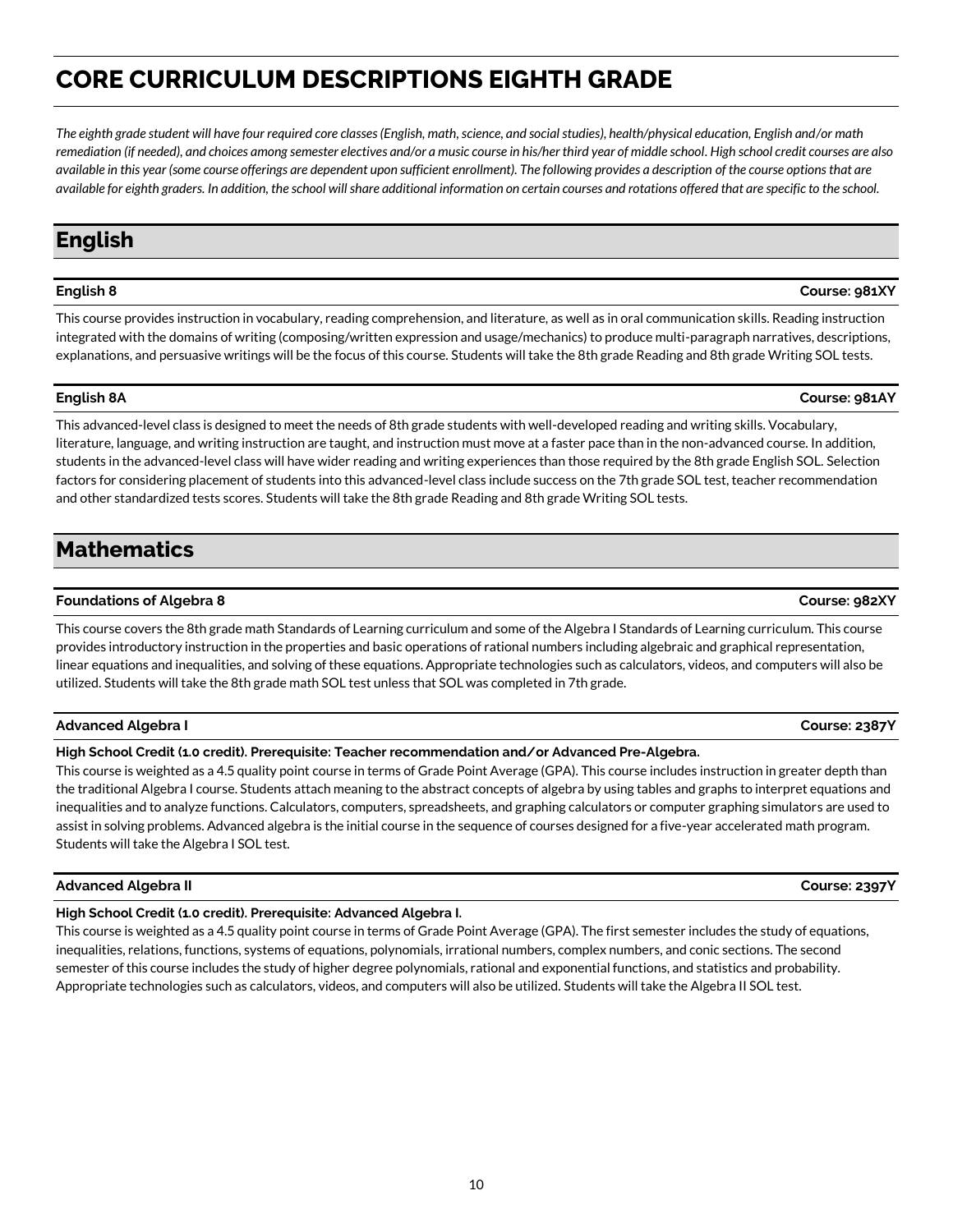<span id="page-12-0"></span>**Science**

## **Principles of Science 8 Course: 983XY**

This course enables students to complete an extended study of general, life, and physical science courses. The living world, matter, energy, and scientific experimentation are explored in depth. Students completing this course take the 8th grade Science SOL test.

## **Advanced Earth Science 8 Course: 3387Y**

## **High School Credit (1.0 Credit). Prerequisite: Advanced Physical Science.**

This advanced course is weighted as a 4.5 quality point course in terms of HS Grade Point Average (GPA). The major topics studied in this course are oceanography, meteorology, geology, and astronomy, each with accompanying laboratory activities. Students take the Earth Science SOL test.

# <span id="page-12-1"></span>**Social Studies**

## **Civics and Economics 8 Course: 984XY**

This course covers the Constitutions of the United States and Virginia, as well as the structure and functions of government institutions at the national, state, and local levels. Students also study the basic principles, structure, and operation of the American economy. Standards for this course examine the roles citizens play in the political, governmental, and economic systems in the United States. Responsible citizenship is also an emphasis of this course. Students take the Civics/Economics SOL test.

## **Civics and Economics 8A Course: 984AY**

This advanced-level course covers the same SOL as the regular civics/economics course but moves at a faster pace to allow time for enrichment of the curriculum. Students take the Civics/Economics SOL test.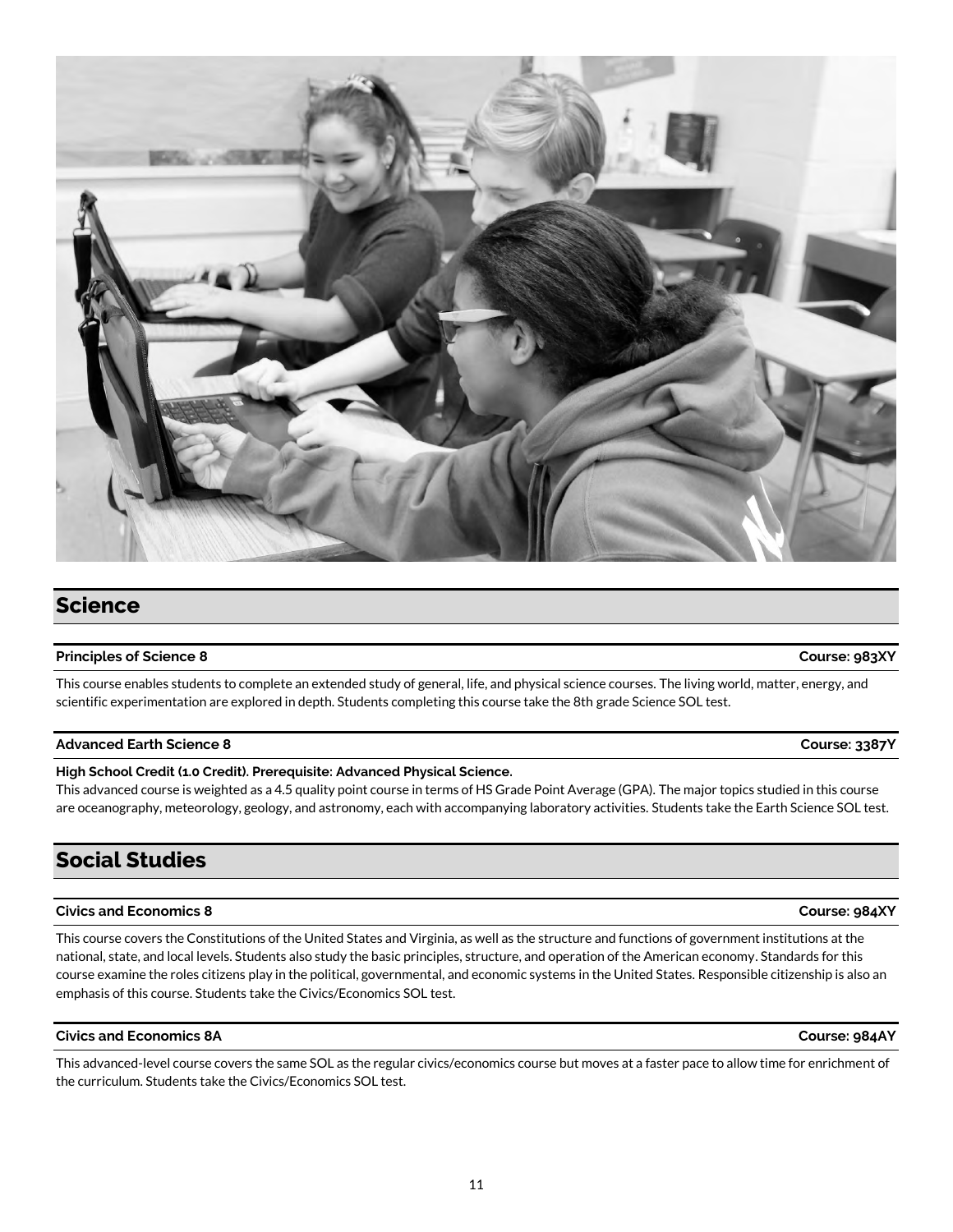# <span id="page-13-0"></span>**World Languages**

## **Spanish I Course: 1880Y**

## **High School Credit (1.0 credit).**

This introductory course is an initiation into language as a means of active communication for which a reasonable proficiency in understanding, speaking, reading, and writing Spanish is the overall goal. Activities include frequent conversational activities, projects, and dramatizations which involve students actively in the language. Correlated audio-visuals serve as stimuli to involve students in conversations to interest teenagers. (Options may include virtual or an alternate location.)

## **French I Course: 1580Y**

## **High School Credit (1.0 credit).**

Communicating in French is the highlight of these beginning semesters of language study. Students become involved immediately in using the language to simulate daily life situations. Activities include speaking, listening, writing, reading, and learning about French culture. Correlated audio-visuals serve as stimuli to involve students in conversations of interest to teenagers. (Options may include virtual or an alternate location.)

## **High School Credit (1.0 credit). Paul Laurence Dunbar Middle School for Innovation only.**

This first-year Latin course provides the foundation for understanding Latin and the basis for learning any world language. Students enlarge their vocabulary, refine grammar in English, and learn about the origins of our traditions and institutions while reading the history, myths, and legends of the ancient Romans. (Options may include virtual or an alternate location.)

**High School Credit (1.0 credit). Paul Laurence Dunbar Middle School for Innovation only.**

In this introductory course, students become involved with the German language through conversations and readings relating to school, family, leisure-time activities, travel, parties, and German speaking countries. Authentic audio-visual aids reinforce aural-oral skills while lending authentic cultural insights. (Options may include virtual or an alternate location.)

# <span id="page-13-1"></span>**Physical Education**

## **PE/Health 8**

This course emphasizes the further development of flexibility, agility, cardiovascular endurance, balance, coordination, time, and speed. Students continue to develop skills in physical coordination and movement through the performance of dance and gymnastics routines. The history of team, individual, and dual sports is introduced, and specific rules and knowledge of playing strategies are reinforced. Through the health curriculum, students in grade eight have an understanding of the origins and causes of diseases, including the relationship between family history and certain health risks. They begin to relate short- and long-term consequences of health choices and apply health skills to specific personal, family, and community health concerns. Students can discern relationships among all components of health and wellness and knowledgeably use consumer information. Family life topics include family roles, saying no to premarital sex and abusive relationships, types of sexually transmitted diseases (including HIV), consequences of premarital sex and pregnancy, importance of family planning, healthy dating and peer relationships, internet safety, and the importance of positive decision making.

# <span id="page-13-2"></span>**Academic Support**

This course provides an opportunity for selected students to build their foundational skills in order to be successful in English 8. These students are identified by using achievement data such as SOL scores and grades. The course focus is on those skills that prove to be challenging for students and to help them to become more proficient in their abilities to read and write and be better critical thinkers.

## **Rise Math 8 Course: 982YE**

This course provides an opportunity for selected students to build their foundational skills in order to be successful in Foundations of Algebra. These students are identified by using achievement data such as SOL scores and grades. The course focus is on those skills that prove to be challenging for students and to help them to become more confident/proficient/successful in their abilities to do mathematics and be better mathematical problem solvers.

**Latin I Course: 1780Y**

## **German I Course: 1680Y**

**RISE English 8 Course: 981YE**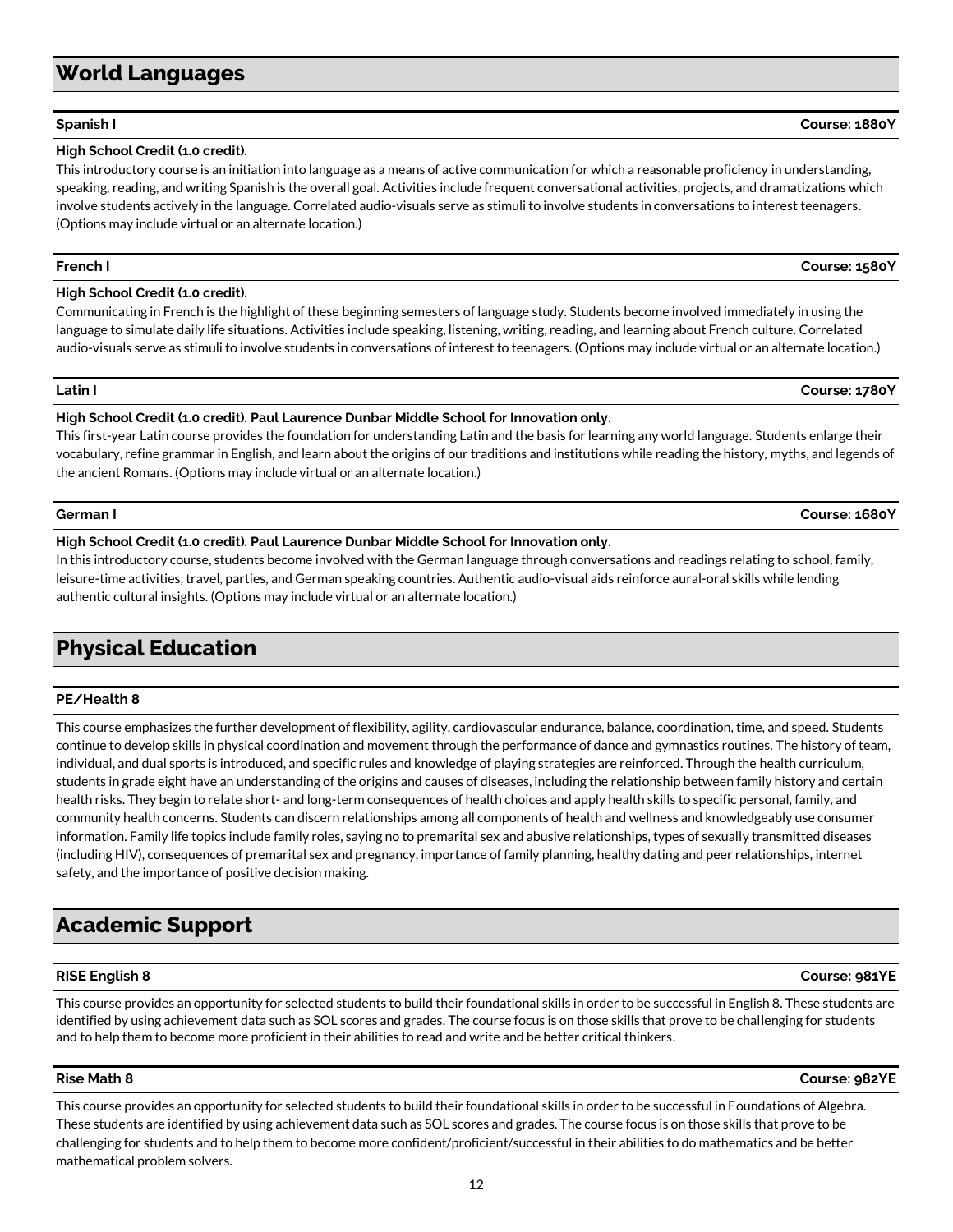# <span id="page-14-0"></span>**EXPLORATORY, ELECTIVES AND CAREER & TECHNICAL EDUCATION**



## **Middle School Exploratory Overview**

Exploratory courses are offered in 6th grade. The courses are offered in the areas of world language, cultural arts, technology, career and technical education, and enrichment of the core subjects. Each middle school offers a varied array of exploratory rotations that also vary in length depending on course requirements. that usually range from nine to eighteen weeks in length. School specific offerings are available through your school counseling office. Exploratory rotations are courses that students are scheduled into that afford students opportunities to explore their interests and talents. Exploratory course offerings are subject to change based on interest inventories, scheduling constraints, and staffing availability.

## **Middle School Electives Overview**

Lynchburg City Schools' middle schools offer a wide array of elective offerings. School specific offerings are available from the individual school. In support of the middle school philosophy, all three middle schools offer elective and enrichment courses in the areas of world language, fine and performance arts, and career and technical education. Electives are courses students choose or "elect" to take. Specialized electives and enrichment opportunities provide students with differentiated instruction and an advanced curriculum to address students' unique intellectual gifts and talents. Elective and enrichment offerings are subject to change based on interest inventories, scheduling constraints, and staffing availability.

## **Career & Technical Education Overview**

A wide variety of Career and Technical Education (CTE) courses are offered at each middle school. Each middle school is unique in the CTE offerings available. A full list of CTE courses are available through the school counseling department at each school.

Examples of middle school CTE courses are listed below.

- Career Investigations
- Business and Information Technology
- Family and Consumer Sciences
- Technology Education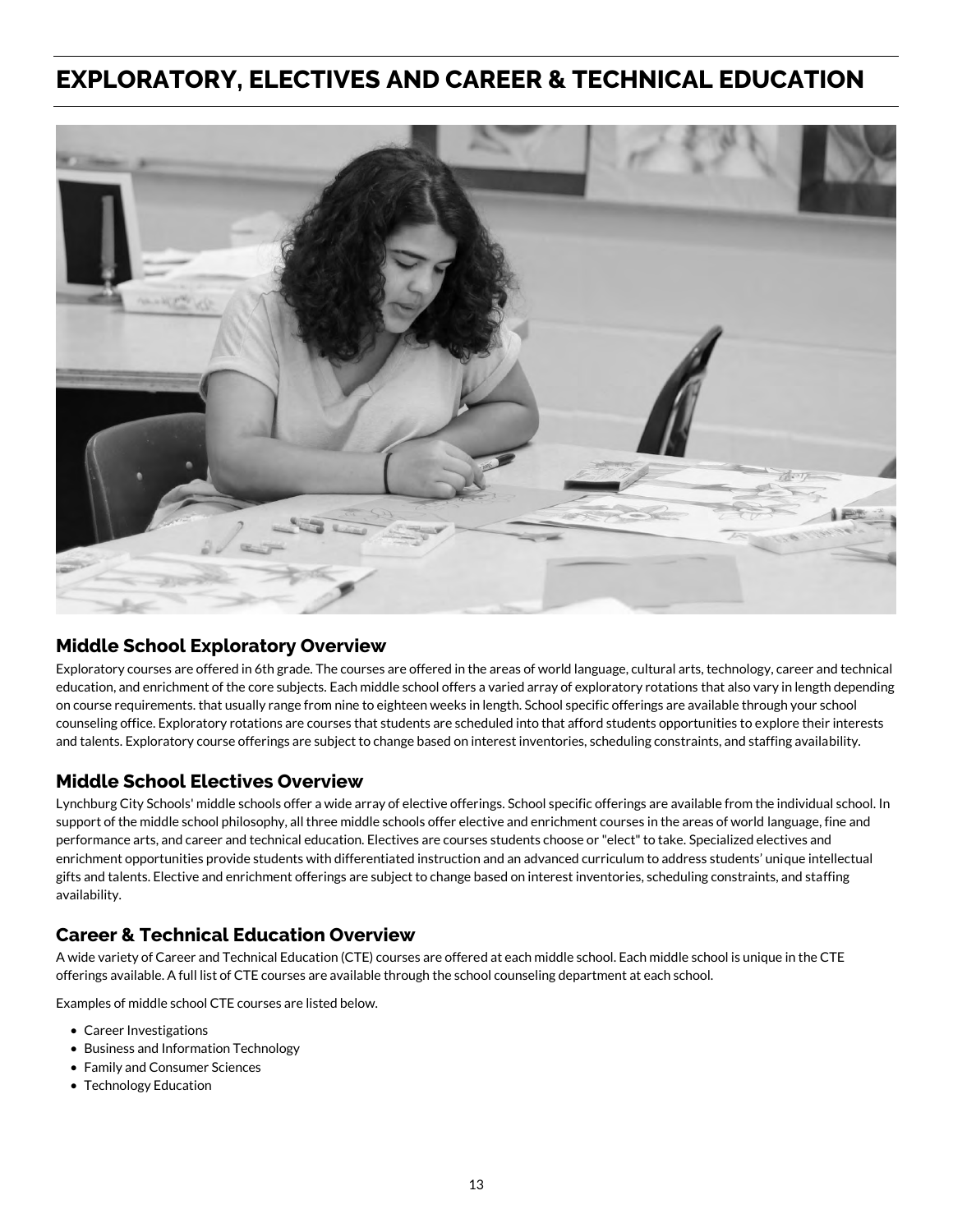# <span id="page-15-0"></span>**HIGH SCHOOL CREDIT COURSES OFFERED AT THE MIDDLE SCHOOL LEVEL**

## <span id="page-15-1"></span>**World Languages**

**Spanish I (1880Y)** High School Credit (1.0 credit): See page 12 for course description.

**French I (1580Y)** High School Credit (1.0 credit): See page 12 for course description.

**Latin I (1780Y)** High School Credit (1.0 credit): See page 12 for course description.

**German I (1680Y)** High School Credit (1.0 credit): See page 12 for course description.

## <span id="page-15-2"></span>**Drama**

## **Introduction to Theatre Course: 5610Y**

## **High School Credit, Grade 8 (1.0 credit). Prerequisite: Teacher Recommendation.**

This course is a basic introduction to acting and other theatre skills. Course content includes units in Theatre Games, Improvisation, Stagecraft, Theatre Vocabulary and Terminology, and Theatre History.

# <span id="page-15-3"></span>**Mathematics**

## **Advanced Algebra I Course: 2387Y**

## **High School Credit (1.0 credit).**

Prerequisite: teacher recommendation and/or Advanced Pre-Algebra. This course is weighted as a 4.5 quality point course in terms of Grade Point Average (GPA). This course includes instruction in greater depth than the traditional Algebra I course. Students attach meaning to the abstract concepts of algebra by using tables and graphs to interpret equations and inequalities and to analyze functions. Matrices are used to organize and manipulate data. Calculators, computers, spreadsheets, and graphing calculators or computer graphing simulators are used to assist in solving problems. Advanced algebra is the initial course in the sequence of courses designed for a five-year accelerated math program. Students will take the Algebra I SOL test.

## **Advanced Algebra II Course: 2397Y**

## **High School Credit (1.0 credit).**

Prerequisite: Advanced Algebra I. This course is weighted as a 4.5 quality point in terms of Grade Point Average (GPA). The first semester includes the study of equations, inequalities, relations, functions, systems of equations, matrices, polynomials, irrational numbers, complex numbers, and conic sections. The second semester of this course includes the study of higher degree polynomials, rational and exponential functions, and statistics and probability. Students will take the Algebra II SOL test.

# <span id="page-15-4"></span>**Science**

## **Advanced Earth Science 8 Course: 3387Y**

## **High School Credit (1.0 Credit).**

Prerequisite: Advanced physical science. This course is weighted as a 4.5 quality point course in terms of Grade Point Average (GPA). The major topics studied in this course are oceanography, meteorology, geology, and astronomy, each with accompanying laboratory activities. Students take the Earth Science SOL test.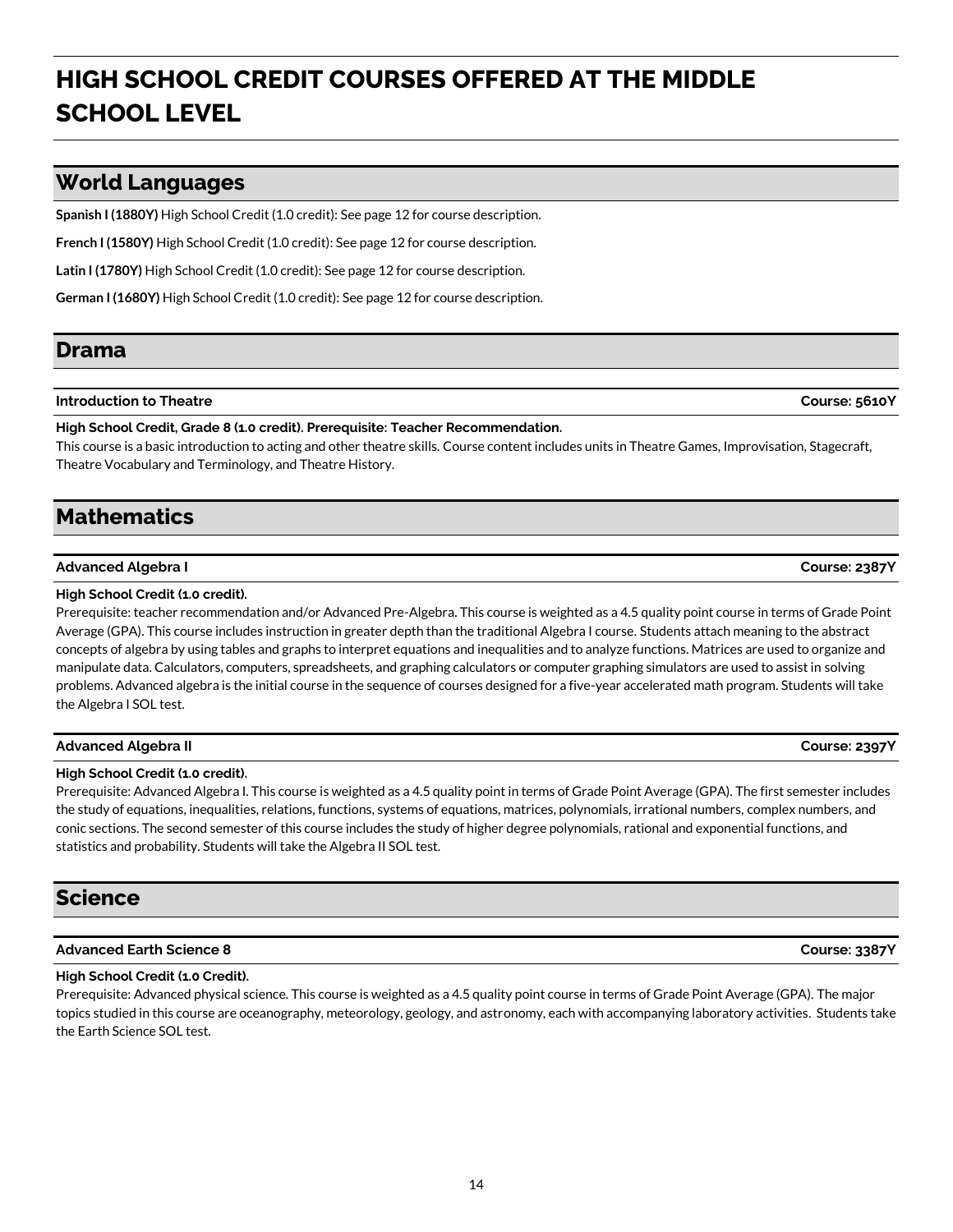# <span id="page-16-0"></span>**MATH INSTRUCTIONAL SEQUENCES**



Each student should select courses within the sequences which are most closely related to his or her strengths and educational/career goals of students. Students may also move from one sequence to another as students, parents/guardians, teachers and school counselors perceive a need and as the student's progress indicates. Advanced Placement (AP) and dual enrollment (DE) courses, which can provide both high school and college credit, are available to high school students who meet the requirements. Additional information on these high school courses may be obtained from the school counseling department at each high school.

It is encouraged that parents/guardians and students frequently review the graduation and diploma requirements. Graduation and diploma requirement information can be found in the high school program of studies and at www.lcsedu.net/departments/curriculum/program-of-studies.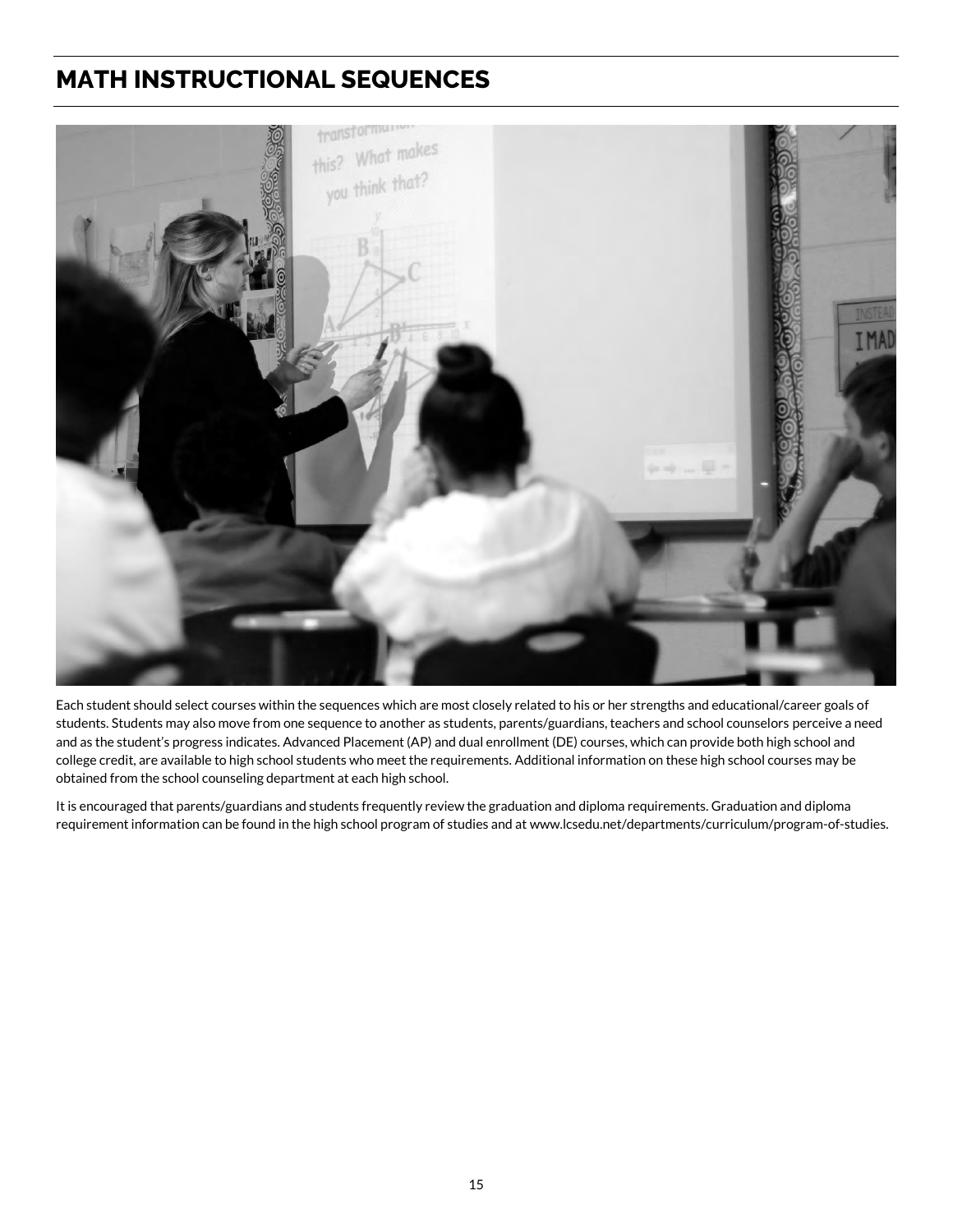## <span id="page-17-0"></span>**LCS Virtual Academy**

Virtual Virginia Courses - http://www.virtualvirginia.org

Lynchburg City Schools' students have the opportunity to take blended learning courses through the LCS Virtual Academy in partnership with Virtual Virginia, a program of the Virginia Department of Education, and Edgenuity, an online curriculum aligned to the Virginia Standards of Learning.

Students may utilize components of Virtual Virginia materials while studying LCS teacher created courses. Additionally, the Virtual Virginia program offers online Advanced Placement (AP®), world language, core academic, and elective courses to students that may not be available in group settings in the Virtual Academy. Students may participate in these online learning courses if they meet all prerequisite and eligibility criteria, including prior approval by counselors and principals.

An additional component available to students is the Edgenuity curriculum aligned to the Virginia Department of Education Standards. It may be used to supplement the instruction, to be fully implemented as a virtual classroom for smaller courses, or as a means or reinforcement or enrichment, as well as online lab opportunities. Edgenuity provides data-driven, personalized instruction, tutoring help, and support so students can catch up, keep up, and get ahead.

Students who are most successful in online courses are those who can work independently with minimal supervision, have good time management skills, and possess a strong desire to learn. A successful online student can stay on task and maintain a regular schedule of logging on and keeping up with the readings, course assignments, homework, and other expectations. Interested students should contact their counselor for more information.

If students are enrolled in AP Virtual Virginia courses, then students must take the associated exams in the spring. Virtual Virginia courses are teacher directed and not self-paced. These virtual AP courses are graded and weighted at a 5.0 for an A (just as other AP courses are), and they are equivalent in rigor and workload to on-site AP courses.

Only students who have completed any and all prerequisites listed for the course in the Lynchburg City Schools High School Program of Studies will be scheduled into a Virtual Virginia course.

- 1. Students will be scheduled into Virtual Virginia courses (particularly AP courses) for which a section of that same course is not being offered in the high school that year or if there are unavoidable scheduling conflicts. Exceptions can be made by the principal for students with extenuating circumstances.
- 2. Students who enroll in Virtual Virginia courses and wish to withdraw after 21 calendar days may only do so according to the Virtual Virginia guidelines. Students may request to enroll in a Virtual Virginia course no later than July 15th.
- 3. The counselor at each school will provide the parents/guardians of students being scheduled into a virtual course with all the information noted in this section. In addition, both the student and the parent/guardian will be required to sign a form indicating that they understand the rigor of the courses, the nature of the instruction, the need for the student to be self-motivated and self-monitoring, and the specifics of the "drop/withdrawal" period. Please note that a "D," indicating distance learning, will be at the end of each of the Virtual Virginia course numbers. In some cases this will be the only difference between the on-site course number and the Virtual Virginia course number.
- 4. Students who find they are more suited for in-person instruction and cannot maintain attendance, engagement, and successful grades will be invited to return to their base school to complete the remainder of the school year and forego their opportunity to remain at the Virtual Academy.

## **Paul Laurence Dunbar Middle School for Innovation**

This magnet school draws from an applicant pool of eligible students in all three middle school attendance zones. Paul Laurence Dunbar Middle School for Innovation offers innovative programs focused on problem based learning and Science, Technology, Engineering, Arts, & Math (STEAM). The school offers an extensive curriculum in foreign languages including Spanish, French and German. Paul Laurence Dunbar Middle School for Innovation also offers a diverse drama after-school curriculum and schedules a variety of performances throughout the school year. The school is also home to Earth Zone, a program that allows for hands-on herpetology and aquatic biology classes. Inquiries regarding the school for innovation applications to Paul Laurence Dunbar Middle School for Innovation should be directed to the secondary supervisor of counseling at (434) 515- 5091. The application period closes in mid-March.

## **Gifted Education**

The middle school program for gifted education is designed to serve students who demonstrate a specific academic aptitude. The program is provided primarily through advanced courses offered in English, math, science, and social studies as well as through differentiated instruction within the classroom. Eighth graders have the opportunity to accelerate their program of studies by taking high school credit courses in the areas of math, science, and foreign language. Additional gifted course offerings may be available during exploratory blocks. The Lynchburg City Schools Local Plan for the Education of the Gifted provides information on referral and identification processes, as well as the services provided for identified students. Students and their parents/guardians are encouraged to contact the school principal to learn more about all the gifted services available to middle school students and the opportunities they provide.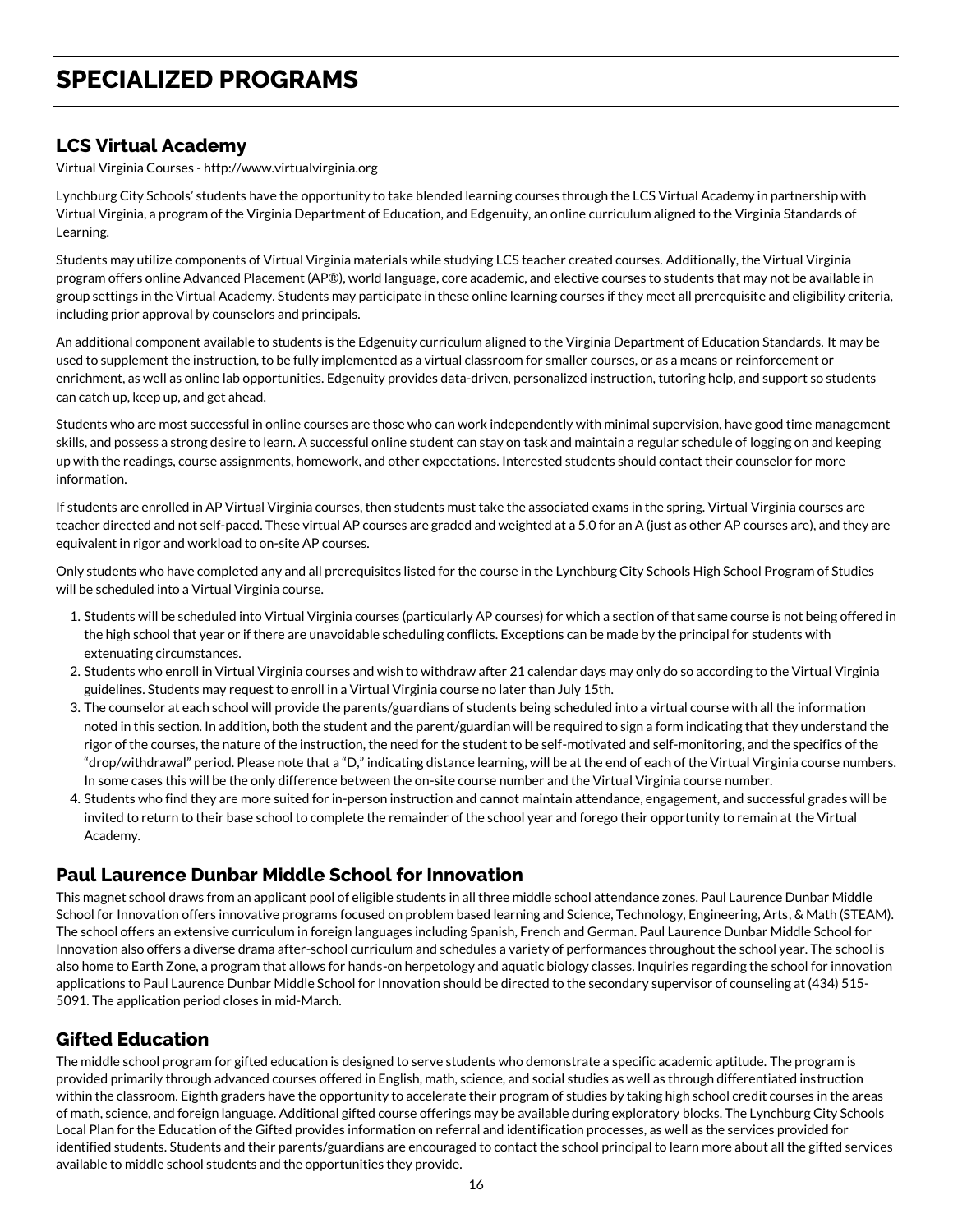## **PETAL**

**P**romoting **E**xcellence **T**hrough **A**ccelerated **L**earning (PETAL) is a K-12 program that identifies LCS students with academic potential of achievement at a higher level. It promotes accelerated learning, furthering academic achievement and narrowing the achievement gap. PETAL encourages students to take rigorous, academically demanding classes. The objectives of the PETAL accelerated math program are:

- Carry out programs aimed at reducing the academic achievement disparity in math SOL scores among students
- Accelerate as many capable math students as possible to increase the likelihood that students develop an interest in math or math-related careers
- Provide support when applying to attend institutions of higher education
- Participate in the accelerated blocked math classes
- Achieve a possible higher grade point average and class rank in high school (due to "weighted" math courses)
- Increase opportunity for acceptance into colleges

## **Special Education**

Special education programs and services are available to students with disabilities. The special education services are provided based on an individualized education plan which is developed by a student's parent(s) and a school-based instructional team. When a parent, teacher, or counselor suspects a student is disabled, a referral is processed through the building principal to the school-based child study committee. Upon receipt of a referral, the child study committee meets within 10 working days. If the School Consultation Team (SCT) suspects the child may have a disability, a comprehensive evaluation is completed after securing parent written permission to evaluate. Placement in a special education program or class is contingent on the results of extensive diagnostic testing and assessment as well as the decision of a school-based eligibility committee's review of the assessment results and the eligibility criteria set forth in the *Regulations Governing Special Education Programs in Virginia.*

*The Lynchburg City School Division does not discriminate in admission to, or access to, or treatment or employment in its educational programs, services, or activities based on race, color, national origin, sex, disability, or age in accordance with state and federal laws. Inquiries regarding this policy may be directed to the Director of Human Resources, 915 Court Street, P.O. Box 2497, Lynchburg, Virginia 24505-2497; telephone number (434) 515-5050.*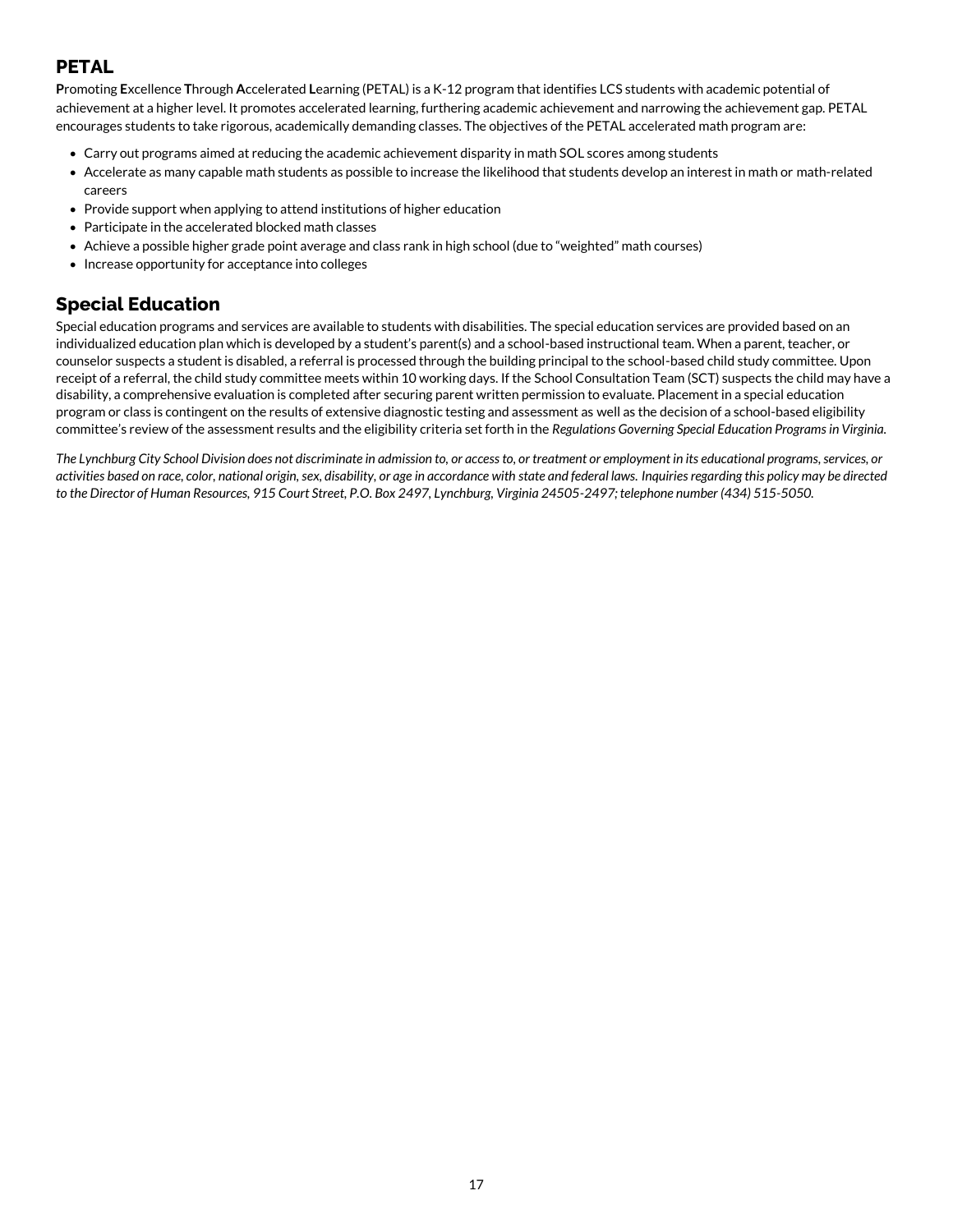# <span id="page-19-0"></span>**APPENDIX A**



## **REQUEST TO EXPUNGE GRADE FOR HIGH SCHOOL COURSE TAKEN IN MIDDLE SCHOOL**

## **-INCOMPLETE FORMS CANNOT BE PROCESSED-**

(PRINT)

FULL NAME OF STUDENT

ADDRESS

NAME OF PARENT/GUARDIAN

PARENT/GUARDIAN PHONE NUMBER

NAME OF HIGH SCHOOL STUDENT WILL ATTEND FOR THE FOLLOWING SCHOOL YEAR (HHS or ECG)

• I wish to expunge the following high school credit-bearing course taken by my child while in middle school during grades 6, 7, and/or 8.

• I understand that my child will receive no high school credit toward graduation for this course and may have to repeat this course if it is a required prerequisite course.

• I understand that the SOL verified credit will not be awarded to my child until course is passed and credit awarded.

• I further understand that decision is irreversible and must be made prior to enrollment in high school.

| NAME OF HIGH SCHOOL CREDIT COURSE       | <b>GRADE LEVEL/YEAR IN WHICH COURSE</b><br><b>WAS TAKEN</b> | WILL THE CLASS BE REPEATED? |  |  |
|-----------------------------------------|-------------------------------------------------------------|-----------------------------|--|--|
|                                         |                                                             |                             |  |  |
|                                         |                                                             |                             |  |  |
|                                         |                                                             |                             |  |  |
|                                         |                                                             |                             |  |  |
| <b>Printed Name of Parent/Guardian:</b> |                                                             |                             |  |  |
| Signature of Parent/Guardian: Date:     |                                                             |                             |  |  |

**Return this form to the Middle School Counseling Department on or before June 30th.**

**Or**

**Return this form to the High School Counseling Department on or before August 1st.**